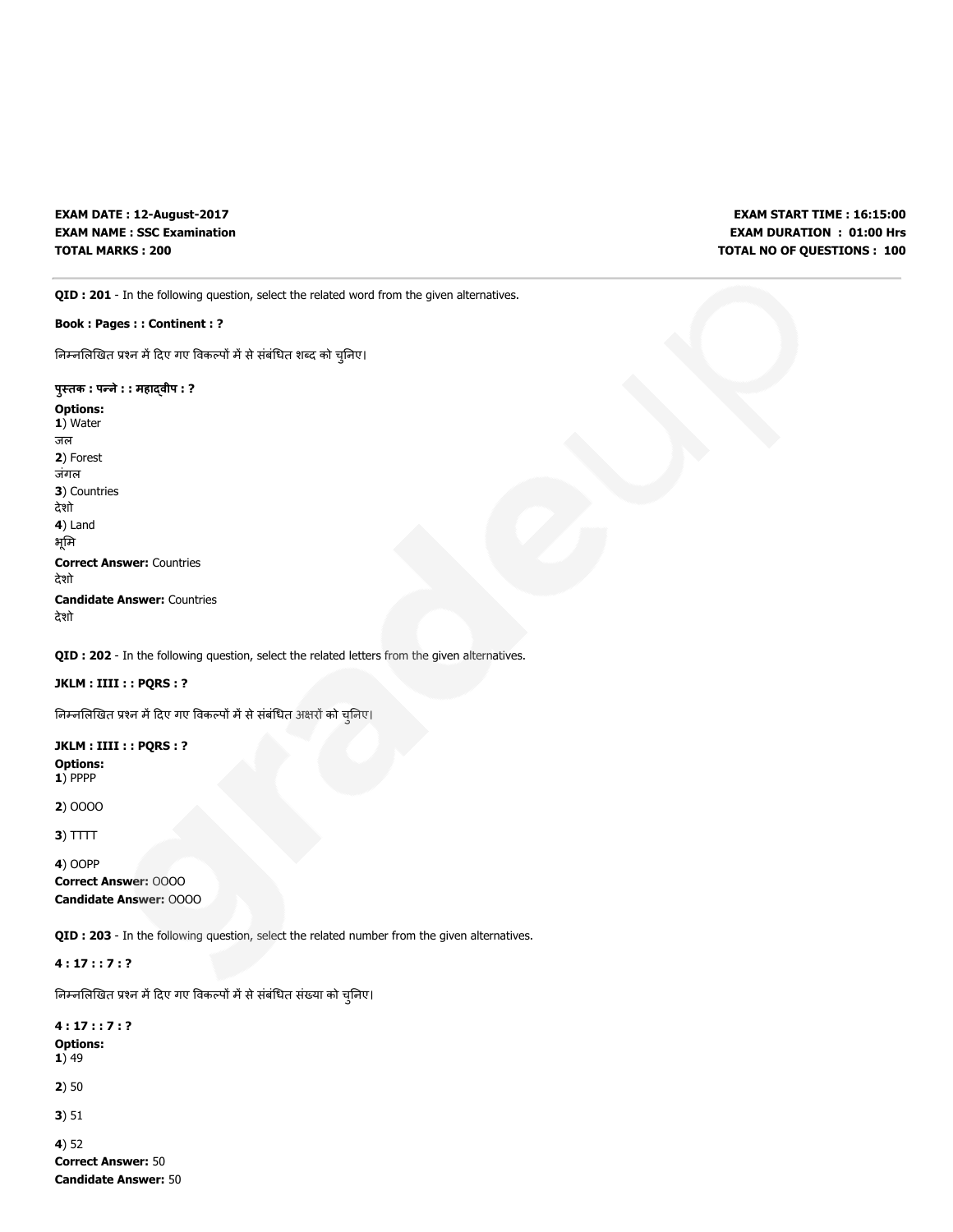QID : 204 - In the following question, select the odd word pair from the given alternatives.

निम्नलिखित प्रश्न में दिए गए विकल्पों में से विषम शब्द युग्म को चुनिए।

## Options:

1) Sad : Hopeful उदास : आशामय 2) Happy : Ecstatic आनन्दित : अति आनन्दित 3) High : Giant ऊँचा : वशाल 4) Trail : Pathway पगडंडी : पथमार्ग

#### Correct Answer: Sad : Hopeful उदास : आशामय

Candidate Answer: Sad : Hopeful उदास : आशामय

QID : 205 - In the following question, select the odd letters from the given alternatives.

निम्नलिखित प्रश्न में दिए गए विकल्पों में से विषम अक्षरों को चुनिए।

#### Options: 1) FHJ

2) LNQ

3) JLN

4) NPR

## Correct Answer: LNQ Candidate Answer: LNQ

QID : 206 - In the following question, select the odd number pair from the given alternatives.

निम्नलिखित प्रश्न में दिए गए विकल्पों में से विषम संख्या युग्म को चुनिए।

#### Options: 1)  $11 - 121$

2)  $13 - 169$ 

3)  $19 - 391$ 

4)  $21 - 441$ Correct Answer: 19 – 391 Candidate Answer: 19 – 391

QID : 207 - Arrange the given words in the sequence in which they occur in the dictionary.

- 1. Feeble
- 2. From
- 3. Floor 4. Foam
- 5. Fluorescent

निम्नलिखित शब्दों को शब्दकोश में आने वाले क्रम के अनुसार लिखें।

- 1. Feeble
- 2. From
- 3. Floor 4. Foam
- 5. Fluorescent

Options:

1) 13542

2) 15342

3) 13524

4) 15324

Correct Answer: 13542 Candidate Answer: 13542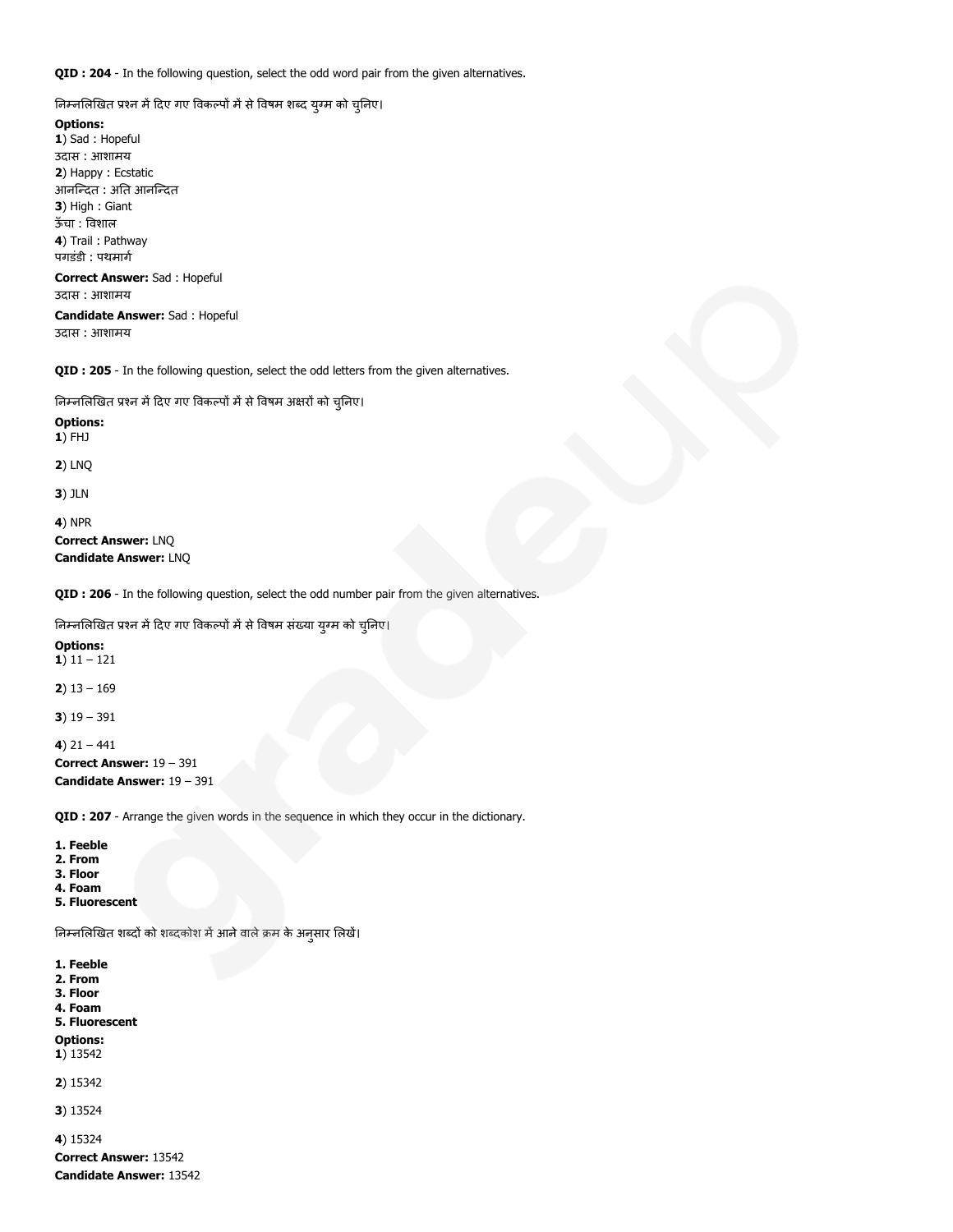QID : 208 - A series is given with one term missing. Select the correct alternative from the given ones that will complete the series.

#### A, E, I, M, ?

एक अनुक्रम दिया गया है, जिसमें से एक पद लुप्त है। दिए गए विकल्पों में से वह सही विकल्प चुनिए, जो अनुक्रम को पूरा करे।

A, E, I, M, ? Options: 1) P

2) Q

3) R

4) O

Correct Answer: Q Candidate Answer: Q

QID : 209 - In the following question, select the missing number from the given series.

#### 1, 3, 6, 11, 18, ?

निम्नलिखित प्रश्न में दिए गए विकल्पों में से लुप्त अंक ज्ञात कीजिए।

1, 3, 6, 11, 18, ? Options: 1) 27 2) 28 3) 29 4) 31 Correct Answer: 29 Candidate Answer: 29

QID : 210 - Pointing towards a man, Ritika said "He is the son of my grandfather's only son". How is Ritika related to that man?

एक व्यक्ति की और संकेत करते हुए रीतिका ने कहा, "वह मेरे दादाजी के एकमात्र पुत्र का पुत्र है।" रीतिका उस व्यक्ति से किस प्रकार संबंधित है?

Options: 1) Aunty बुआ 2) Sister बहन 3) Mother माता 4) Wife पनी Correct Answer: Sister बहन Candidate Answer: Sister बहन

QID : 211 - Among four books, Book1 is twice as heavy as Book 2. Book 3's weight is half of Book 2's weight. Book 4 is 60 grams more as compared to Book 2 but 60 grams less as compared Book 1. Which book is heaviest?

चार पुस्तकों में पुस्तक 1, पुस्तक 2 से दोगुनी भारी है। पुस्तक 3 का भार का आधा है। पुस्तक 4 का भार पुस्तक 2 की तुलना में 60 ग्राम अधिक है लेकिन पुस्तक 1 की तुलना में 60 ग्राम कम है। कौन सी पुस्तक सबसे भारी है?

Options: 1) Book 1 पुतक 1 2) Book 2 पुतक 2 3) Book 3 पुतक 3 4) Book 4 पुतक 4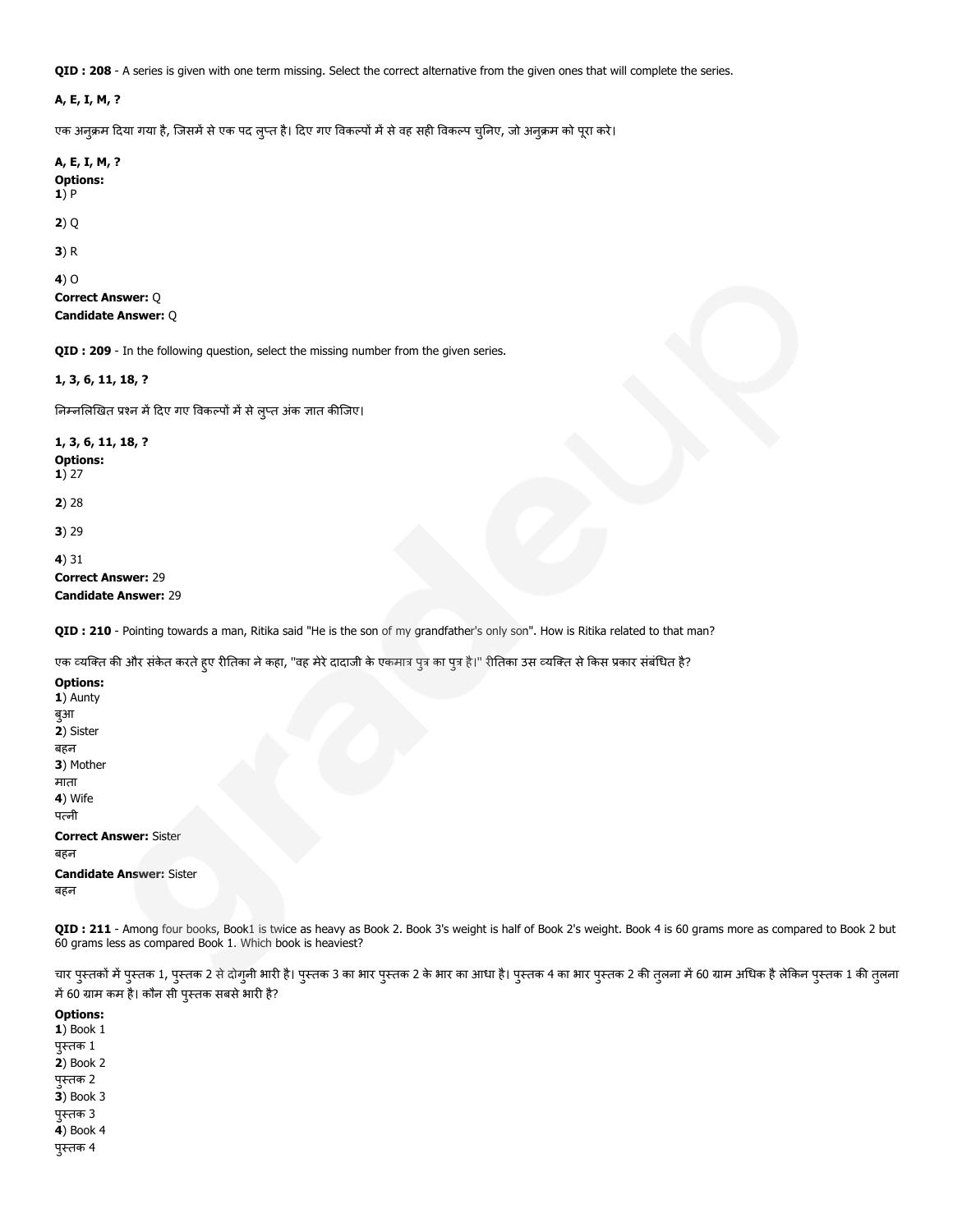Correct Answer: Book 1 पुतक 1 Candidate Answer: Book 1 पुतक 1

QID : 212 - In the following question, from the given alternative words, select the word which cannot be formed using the letters of the given word.

#### Improvement

दिए गए प्रश्न में, निम्नलिखित विकल्पों में से वह शब्द चुनिए जो दिए गए शब्द के अक्षरों का प्रयोग करके नहीं बनाया जा सकता है।

#### Improvement

Options: 1) Rope

2) Trim

3) Important

4) Prove Correct Answer: Important Candidate Answer: Trim

QID: 213 - In a certain code language, "MASTER" is written as "682145" and "STAMP" is written as "21869". How is "PASTE" written in that code language?

एक विशिष्ट कोड भाषा में, "MASTER" को "682145" लिखा जाता है तथा "STAMP" को "21869" लिखा जाता है। इस कोड भाषा में "PASTE" को किस प्रकार लिखा जाएगा?

#### Options: 1) 82145

2) 98214

3) 69218

## 4) 95184 Correct Answer: 98214 Candidate Answer: 98214

QID : 214 - If "K" denotes "multiplied by", "M" denotes "subtracted from", "J" denotes "added to" and "L" denotes "divided by", then

## 44 M 24 K 56 L 14 J 60 = ?

यद "K" का अथ"गुणा" है, "M" का अथ"घटाव" है, "J" का अथ"जोड़" हैतथा "L" का अथ"भाग" है, तो

44 M 24 K 56 L 14 J 60 = ? Options: 1) 16 2) 72 3) 8  $4)140$ Correct Answer: 8 Candidate Answer: 8

QID : 215 - If 27 (15) 33 and 41 (13) 53, then what is the value of 'A' in 26 (A) 35?

यद 27 (15) 33 तथा 41 (13) 53 हो, तो 26 (A) 35 म, 'A' का मान या है?

```
Options:
1) 16
```
2) 13

3) 14

4) 11

Correct Answer: 16 Candidate Answer: [ NOT ANSWERED ]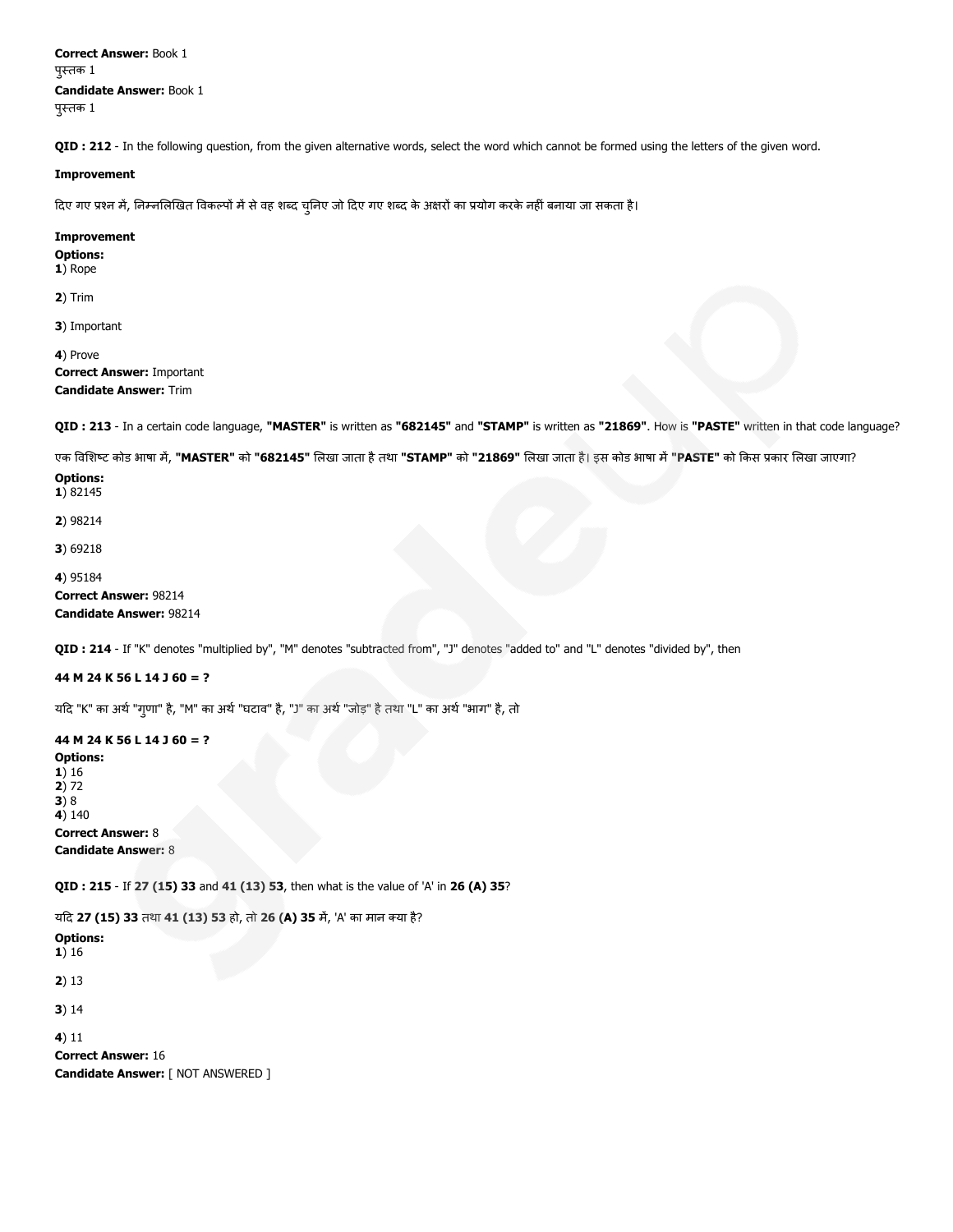# QID : 216 -

In the following question, select the number which can be placed at the sign of question mark (?) from the given alternatives.

निम्नलिखित प्रश्न में दिए गए विकल्पों में से प्रश्न चिन्ह

(?) के स्थान पर आने वाली संख्या को चुनिए।

## Options:

 $1)$  2

 $2)4$ 

3) 6

# 4) 8

# Correct Answer: 4

Candidate Answer: [ NOT ANSWERED ]

## QID : 217 -

How many triangles are there in the given figure?

दी गई आकृति में कितने त्रिभुज हैं?



Options: 1) 28

2) 36

3) 40

4) 48 Correct Answer: 36 Candidate Answer: 28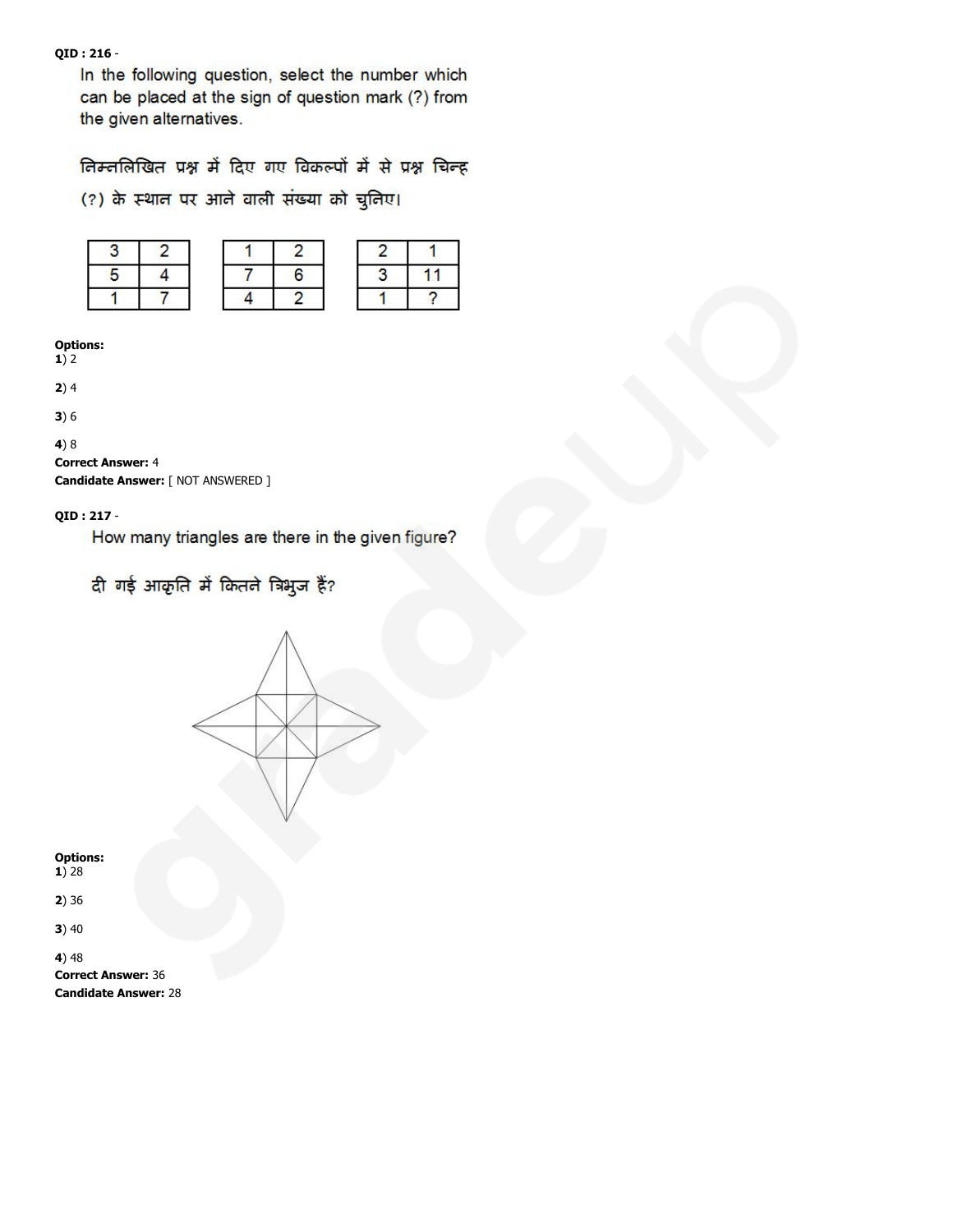QID : 218 - In the following question below are given some statements followed by some conclusions. Taking the given statements to be true even if they seem to be at variance from commonly known facts, read all the conclusions and then decide which of the given conclusion logically follows the given statements.

## Statements:

I. Some pens are pencils. II. Some pens are erasers.

#### Conclusions:

I. Some pencils are erasers.

II. All erasers are pens.

नीचे दिए गए प्रत्येक प्रश्न में कुछ कथन और उनके बाद उन कथनों पर आधारित कुछ निष्कर्ष दिए गए हैं, हालांकि उनमें सामान्य जात तथ्यों से भिन्नता हो सकती है। सभी निष्कर्ष पढ़ें और फिर निर्धारित करें कि दिए गए कौन से निष्कर्ष दिए गए कथनों के आधार पर युक्तिसंगत हैं।

#### कथनः

I. कुछ पेन पेसलं ह। II. कुछ पेन रबर ह।

## नकषः

I. कुछ पेसिंल रबर हैं। II. सभी रबर पेन ह।

## Options:

1) Only conclusion (I) follows. केवल निष्कर्ष (I) सही है। 2) Only conclusion (II) follows. केवल निष्कर्ष (II) सही है। 3) Both conclusion follow. दोनों ही निष्कर्ष सही है। 4) Neither conclusion (I) nor conclusion (II) follows. न तो निष्कर्ष (I) न ही निष्कर्ष (II) सही है।

Correct Answer: Neither conclusion (I) nor conclusion (II) follows.

न तो निष्कर्ष (I) न ही निष्कर्ष (II) सही है।

Candidate Answer: Neither conclusion (I) nor conclusion (II) follows. न तो निष्कर्ष (I) न ही निष्कर्ष (II) सही है।

## QID : 219 -

Two positions of a cube are shown below. What will come opposite to face containing 'ō'?

तीचे एक घत की दो अवस्थाएँ दर्शायी गयी है। प्रतीक

चिह्न 'δ' के विपरीत फलक पर कौन सा प्रतीक चिह्न आयेगा?



Options: 1) δ 2) θ 3)  $β$  or  $θ$ β या θ 4) β Correct Answer: β Candidate Answer: β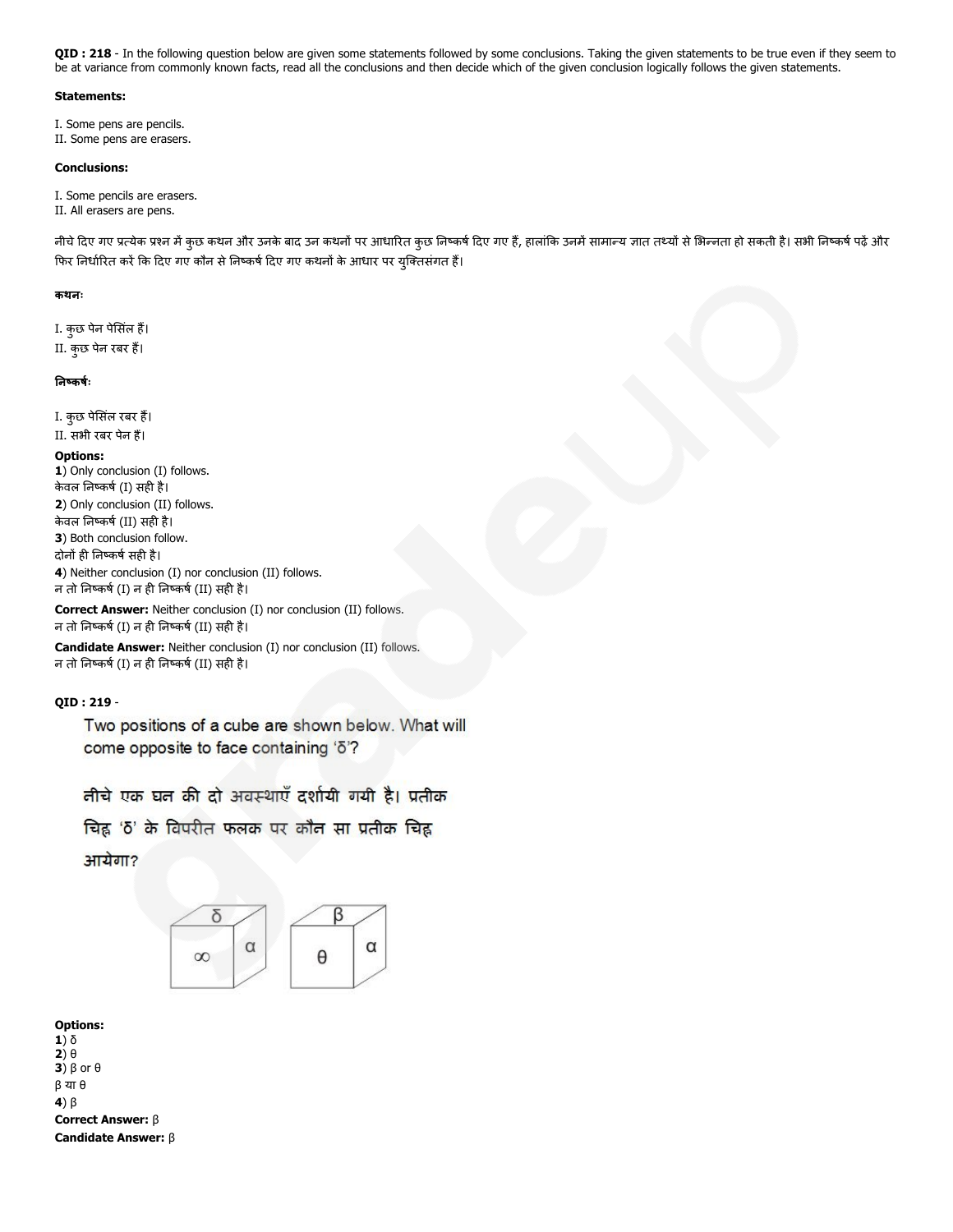# QID : 220 -

In the given figure, how many cardboard boxes are not white?

# दी गई आकृति में, कितने गते के डिब्बे जो सफेद नहीं  $\frac{4}{5}$ ?



# Options:

1) 6

# 2) 13

3) 7

# 4) 9

Correct Answer: 6 Candidate Answer: 6

# QID : 221 -

Which answer figure will complete the pattern in the question figure?

कौन सी उत्तर आकृति प्रश्न आकृति के प्रतिरूप को पूरा करेगी?

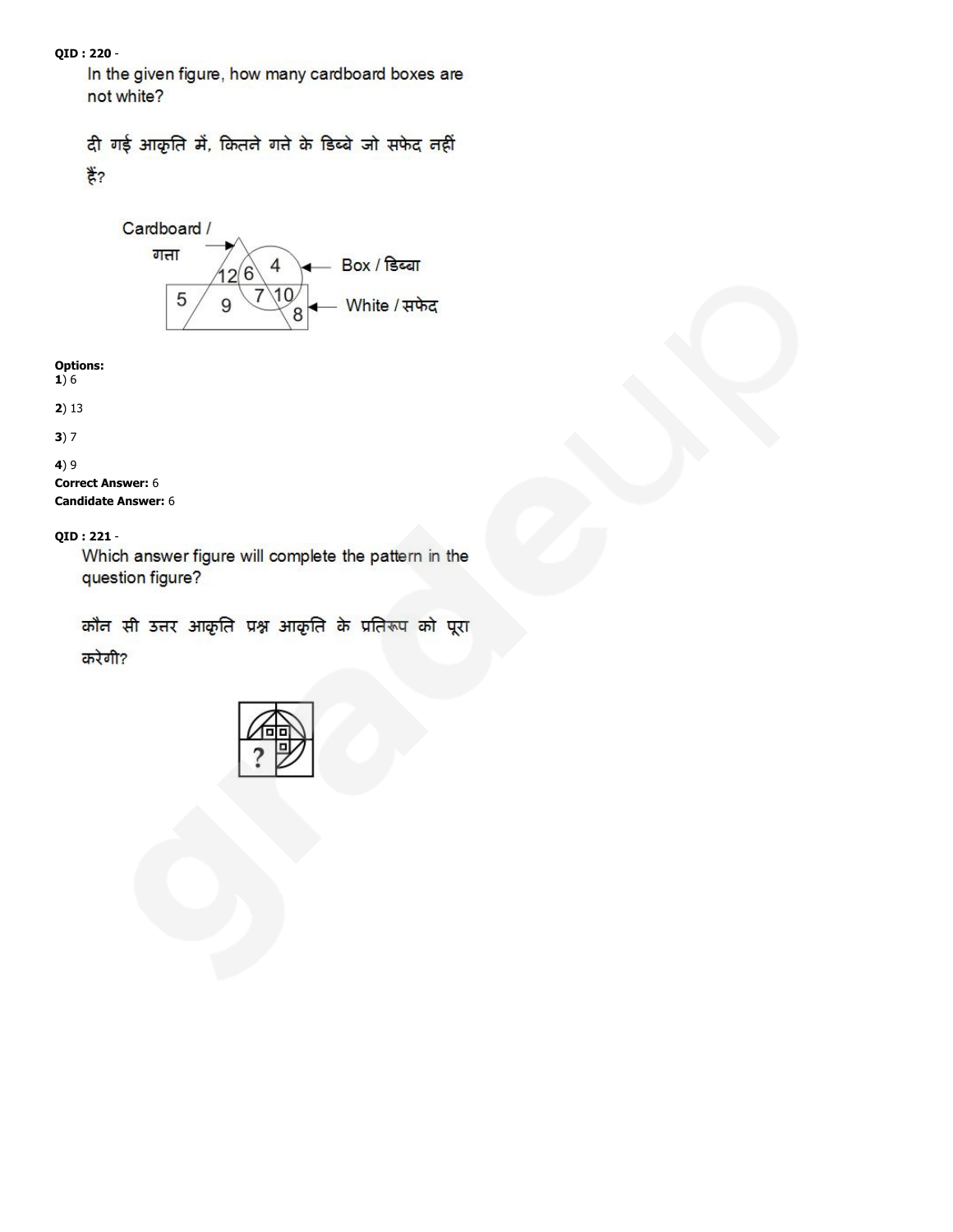







Correct Answer:



Candidate Answer:



# QID : 222 -

From the given answer figures, select the one in which the question figure is hidden/embedded.

दी गई उत्तर आकृतियों में से उस उत्तर आकृति को चुनिए **जिस में प्रश्न** आकृति निहित है।

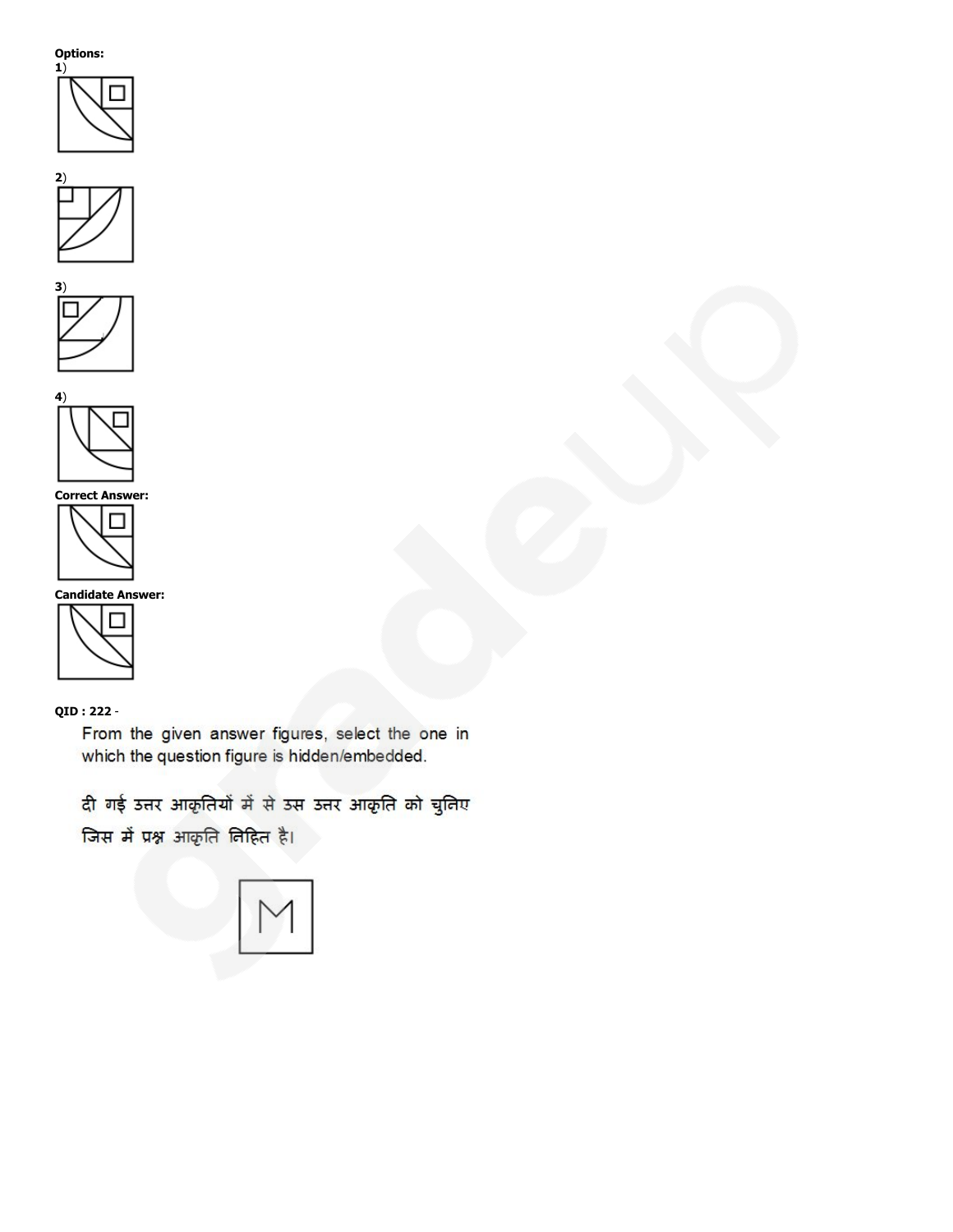







Correct Answer:



Candidate Answer:



## QID : 223 -

A piece of paper is folded and punched as shown below in the question figures. From the given answer figures, indicate how it will appear when opened?

तीचे के प्रश्न आकृतियों में दिखाए अनुसार कागज को मोड़कर छेदले तथा खोलले के बाद वह किस उत्तर आकृति जैसा दिखाई देगा?

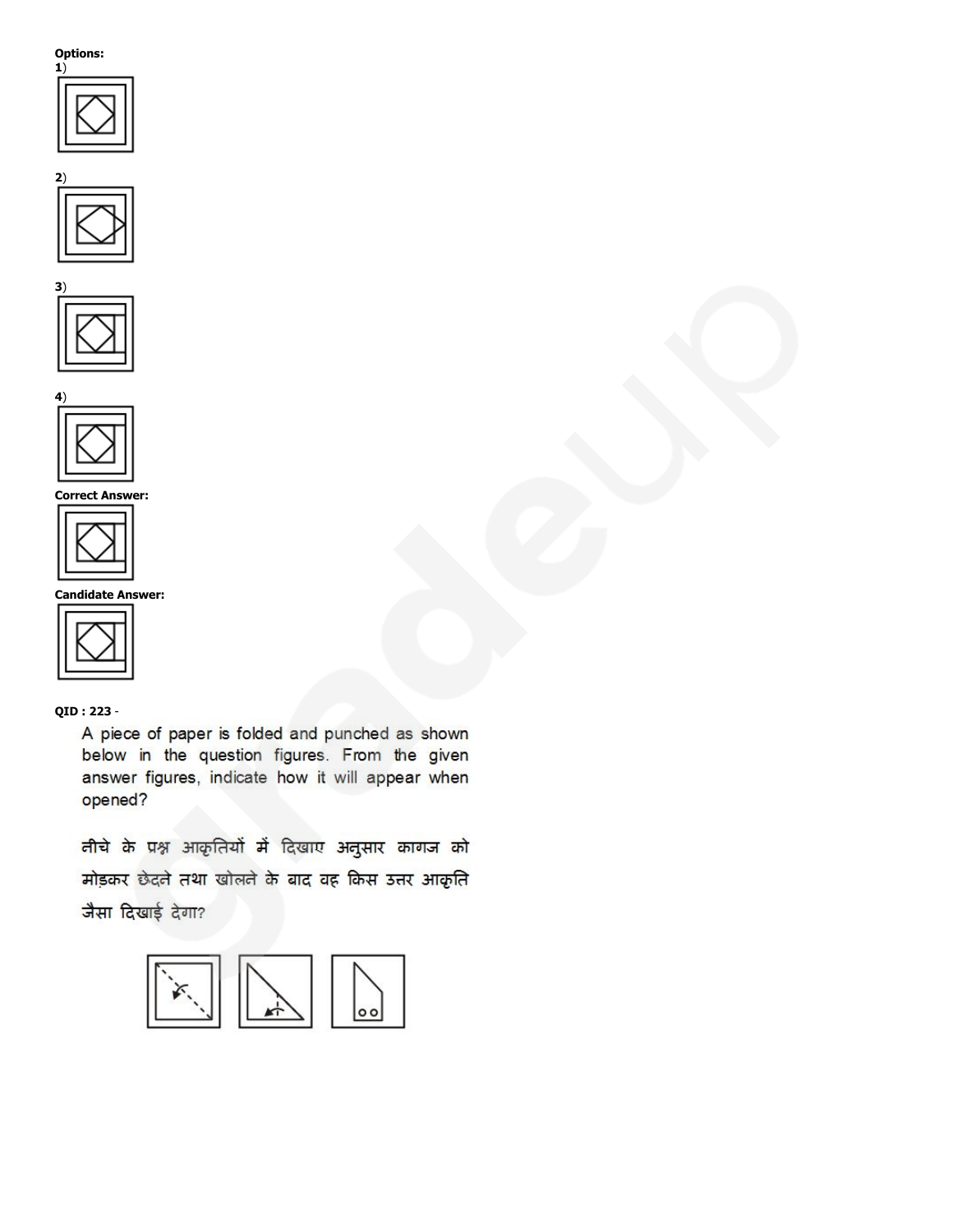#### Options: 1)

| -, |  |
|----|--|
|    |  |
|    |  |
|    |  |
|    |  |
|    |  |







Correct Answer:



Candidate Answer:



# QID : 224 -

If a mirror is placed on the line AB, then which of the answer figures is the right image of the given figure?

यदि एक दर्पण को AB रेखा पर रखा जाए, तो दी गई उत्तर आकृतियों में से कौन सी आकृति प्रश्न आकृति की सही प्रतिबिम्ब होगी?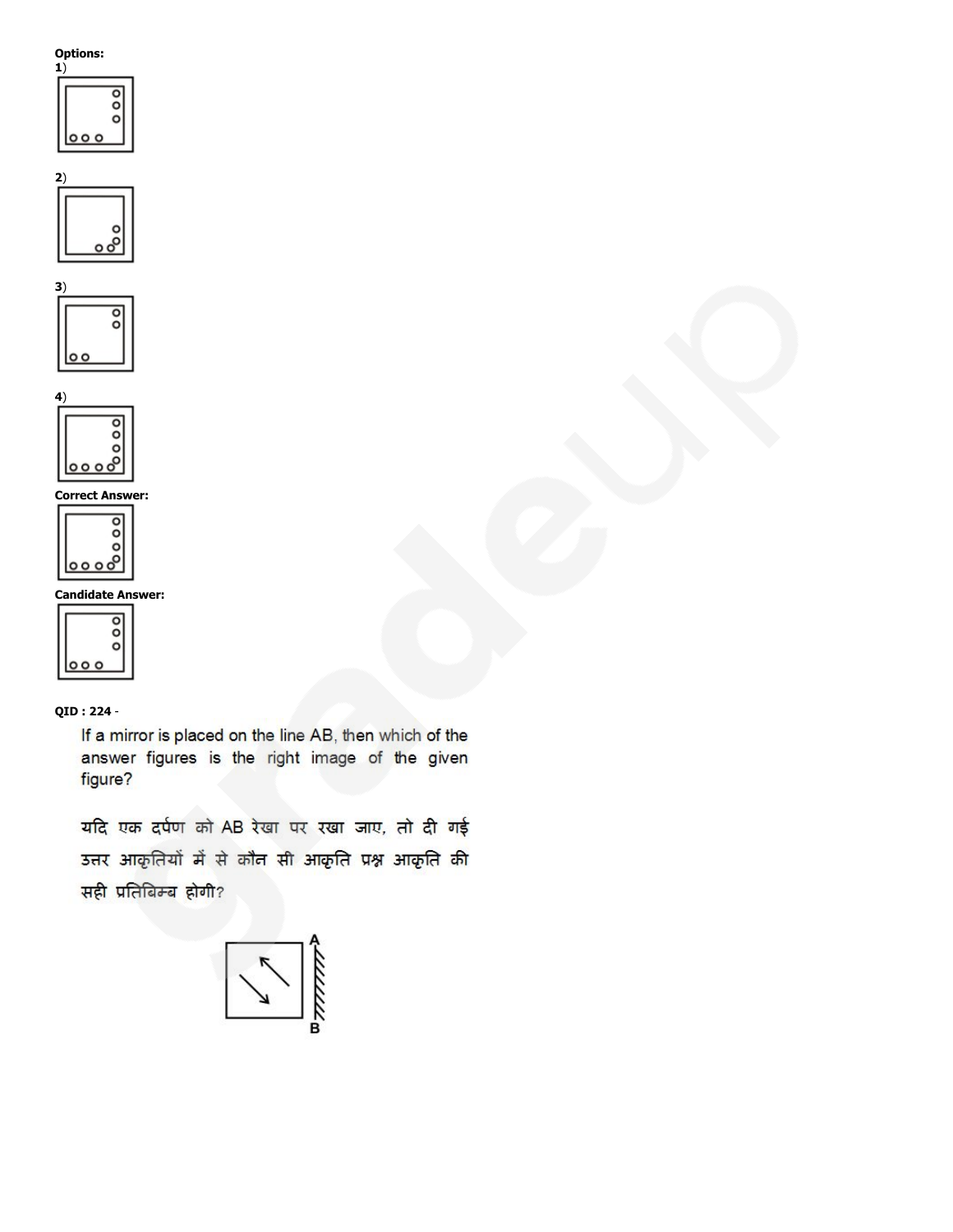







Correct Answer:



Candidate Answer:

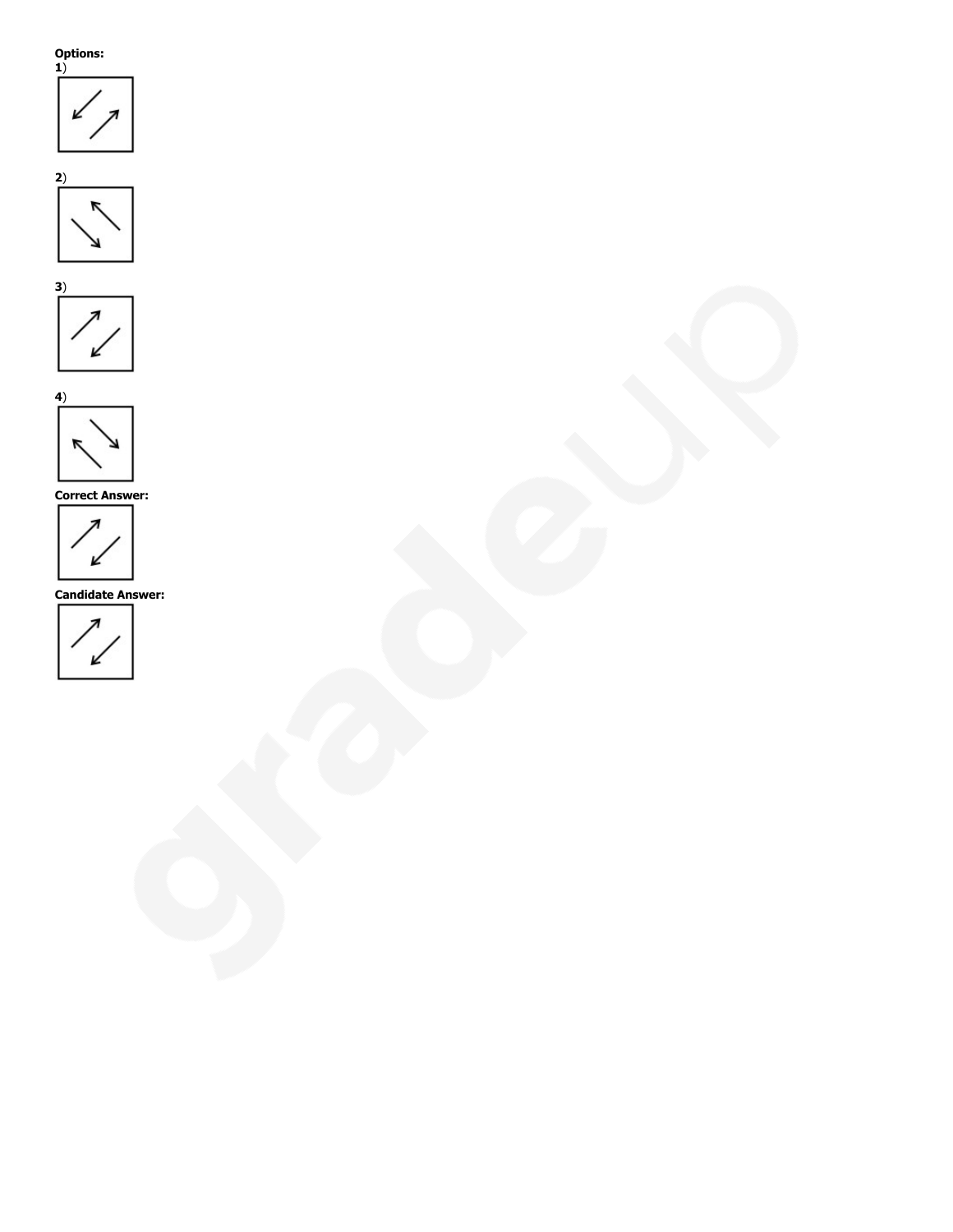#### QID : 225 -

A word is represented by only one set of numbers as given in any one of the alternatives. The sets of numbers given in the alternatives are represented by two classes of alphabets as shown in the given two matrices. The columns and rows of Matrix-I are numbered from 0 to 4 and that of Matrix-II are numbered from 5 to 9. A letter from these matrices can be represented first by its row and next by its column, for example, 'E' can be represented by 23, 41, etc., and 'P' can be represented by 56, 97, etc. Similarly, you have to identify the set for the word "GREAT".

एक शब्द केवल एक संख्या-समूह द्वारा दर्शाया गया है, जैसा कि विकल्पों में से किसी एक में दिया गया है। विकल्पों में दिए गए संख्या-समह अक्षरों के दो वर्गों द्वारा दर्शाए गए हैं, जैसा कि दिए गए दो आव्यूहों में है। आव्यूह़-1 के स्तम्भ और पंक्ति की संख्या 0 से 4 है और आव्युहन। की 5 से 9। इन आव्युहों से एक अक्षर को पहले उसकी पंक्ति और बाद में स्तम्भ संख्या द्वारा दर्शाया जा सकता है। उदाहरण के लिए 'E' को 23, 41, आदि द्वारा दर्शाया जा सकता है तथा 'P' को 56, 97, आदि द्वारा दर्शाया जा सकता है। इसी तरह से आपको प्रश्न में दिए शब्द "GREAT" के लिए समूह को पहचानना है।

|          |   | Matrix-I |   |   |   |
|----------|---|----------|---|---|---|
| आव्यूह-। |   |          |   |   |   |
|          |   |          | 2 |   |   |
| 0        | Ε | R        | G |   |   |
|          | G |          | E | ð | R |
| 2        |   | U        |   | F | G |
| 3        |   | G        | n | R | F |
| Δ        |   | Ξ        |   | G |   |

|   |   |   | .        |   |   |
|---|---|---|----------|---|---|
|   |   |   | आव्यूह-॥ |   |   |
|   | 5 | 6 |          | 8 | 9 |
| 5 | м | ₽ | S        |   |   |
| 6 | Р | S | ı,       |   |   |
|   |   | M |          | S | ₽ |
| 8 | S |   | M        | Ρ |   |
|   |   |   | ц        |   | 5 |

Motriv.II

Options:

1) 10, 14, 00, 59, 97

2) 31, 33, 41, 67, 76

3) 43, 01, 23, 95, 89

4) 24, 42, 11, 86, 95 Correct Answer: 43, 01, 23, 95, 89 Candidate Answer: 43, 01, 23, 95, 89

QID : 226 - Which of the following is called GDP Deflator?

निम्नलिखित में से कौन जी.डी.पी. अपस्फीतिकारक कहलाता है?

#### Options:

1) Ratio of nominal to real GDP अवास्तविक से वास्तविक जी.डी.पी. का अनपात 2) Ratio of nominal to real GNP अवास्तविक से वास्तविक जी.एन.पी. का अनपात 3) Ratio of nominal to real CPI अवास्तविक से वास्तविक सी.पी.आई. का अनपात 4) Ratio of real to nominal GNP वास्तविक से अवास्तविक जी.एन.पी. का अनपात

Correct Answer: Ratio of nominal to real GDP अवास्तविक से वास्तविक जी.डी.पी. का अनुपात

Candidate Answer: [ NOT ANSWERED ]

QID : 227 - Which organisation monitors the banks in actually maintaining cash balance?

कौन सी संस्था नज़र रखती है कि बैंक वास्तव में नकद शेष बनाए हुए है?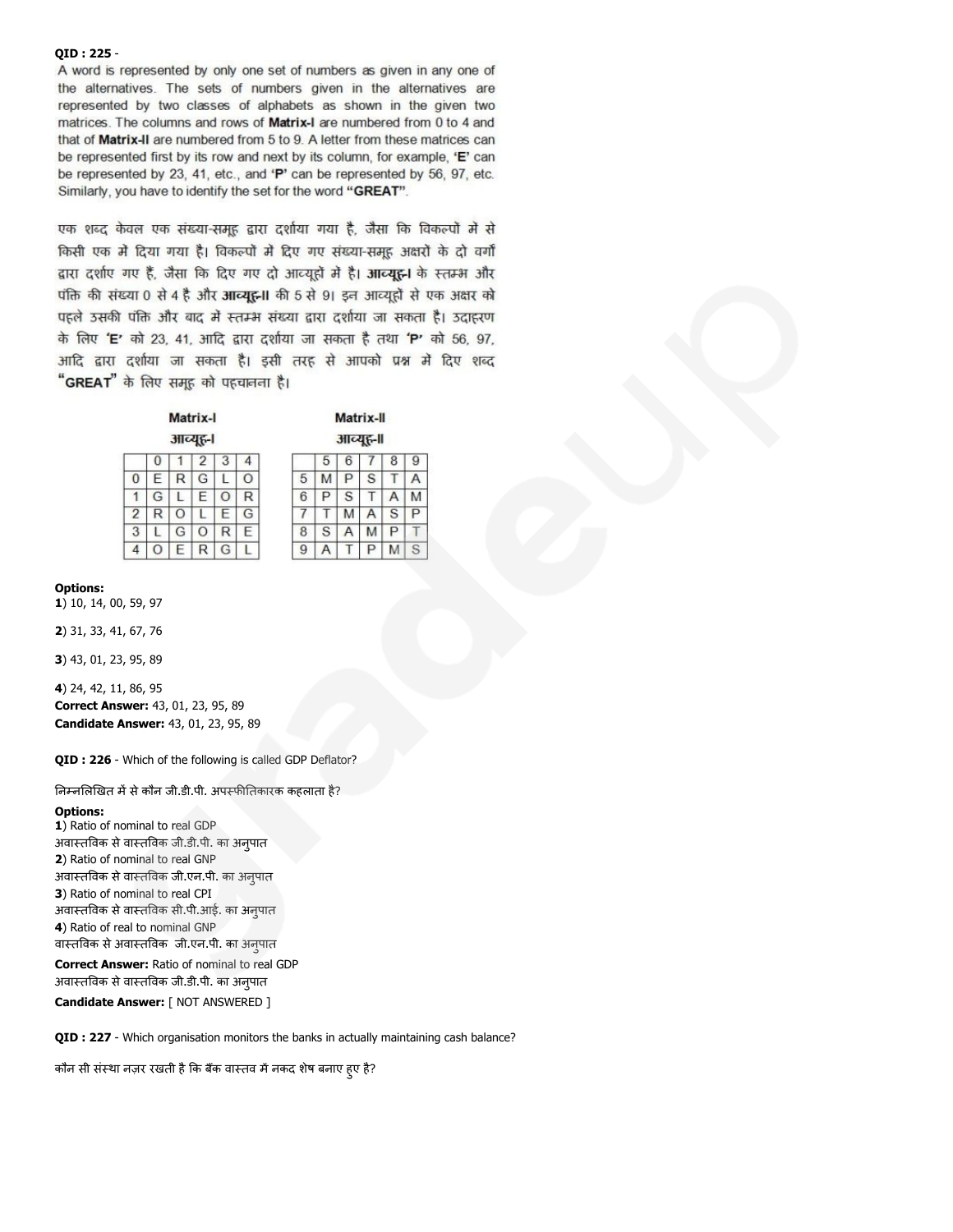1) State Bank of India भारतीय स्टेट बैंक 2) Reserve Bank of India भारतीय रिज़र्व बैंक 3) Grameen Bank of India भारतीय ग्रामीण बैंक 4) None of these इनमें से कोई नहीं

Correct Answer: Reserve Bank of India भारतीय रिजर्व बैंक

Candidate Answer: Reserve Bank of India भारतीय रिजर्व बैंक

QID : 228 - Which of the following Country doesn't have a written Constitution?

निम्नलिखित में से किस देश के पास लिखित संविधान नहीं है?

Options: 1) United Kingdom युनाइटेड किंगडम 2) Australia ऑस्ट्रेलिया 3) United States of America संयुक्त राज्य अमेरिका 4) Bangladesh बांलादेश Correct Answer: United Kingdom यूनाइटेड किंगडम Candidate Answer: Bangladesh

QID : 229 - In the Indian Parliamentary System, 'Vote on Account' is valid for how many months (except the year of elections)?

भारतीय संसदीय प्रणाली में, 'खाते पर वोट' की वैधता कितने महीनों तक के लिए होती है (च्नाव के वर्ष को छोड़ कर)?

## Options:

बांलादेश

 $1)$  2 months 2 महीने 2) 3 months 3 महने 3) 6 months 6 महने 4) 9 months 9 महने Correct Answer: 2 months 2 महने

Candidate Answer: [ NOT ANSWERED ]

QID : 230 - Takshashila University was located between which two rivers?

तक्षशिला विश्वविदयालय किन दो नदियों के बीच स्थित थी?

Options:

1) Indus and Jhelum सिंधु तथा झेलम 2) Jhelum and Ravi झेलम तथा रावी 3) Beas and Indus यास तथा सधं ु 4) Satluj and Indus सतलुज तथा सिंध्

Correct Answer: Indus and Jhelum सिंध् तथा झेलम

Candidate Answer: [ NOT ANSWERED ]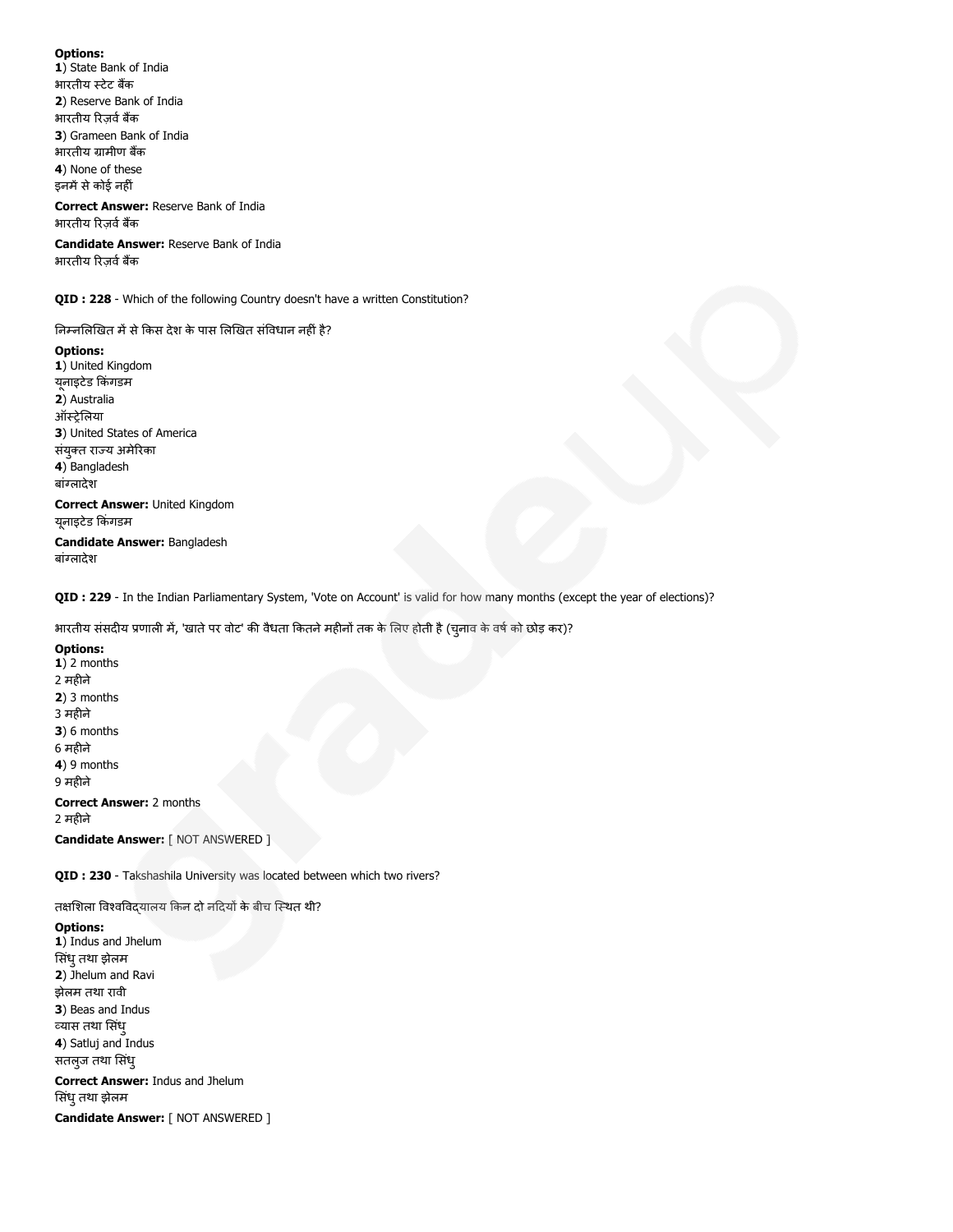'ऋग्वेद' में सबसे प्रमुख देवता कौन है?

Options: 1) Indra इं 2) Agni अग्नि 3) Pashupati पशुपति 4) Vishnu वणु Correct Answer: Indra इंद्र Candidate Answer: [ NOT ANSWERED ]

QID : 232 - Which Indian state has the largest share of the Wastelands in India?

भारत में बंजर भूमि का सबसे बड़ा हिस्सा किस राज्य का है?

Options: 1) Gujarat गुजरात 2) Andhra Pradesh आंध्र प्रदेश 3) Madhya Pradesh मध्य प्रदेश 4) Rajasthan राजस्थान

Correct Answer: Rajasthan राजस्थान

Candidate Answer: Rajasthan राजस्थान

QID : 233 - Which is the highest peak in Andaman and Nicobar islands?

अंडमान तथा निकोबार दवीप समूह में सबसे ऊँची चोटी कौन सी है?

Options: 1) Mount Koya माउंट कोया 2) Mount Diavolo माउंट दअवोलो 3) Saddle Peak सैडल चोटी 4) Mount Thuiller माउंट थईुलर Correct Answer: Saddle Peak सैडल चोटी Candidate Answer: [ NOT ANSWERED ]

QID : 234 - How does a Unicellular Organism reproduce?

एककोशिकीय जीव कैसे प्रजनन करता है?

Options: 1) Cell division कोशका वभाजन 2) Cell reproduction कोशका जनन 3) Cell synthesis कोशका संलेषण 4) Fragmentation वखंडन Correct Answer: Cell division कोशका वभाजन

Candidate Answer: Cell division कोशका वभाजन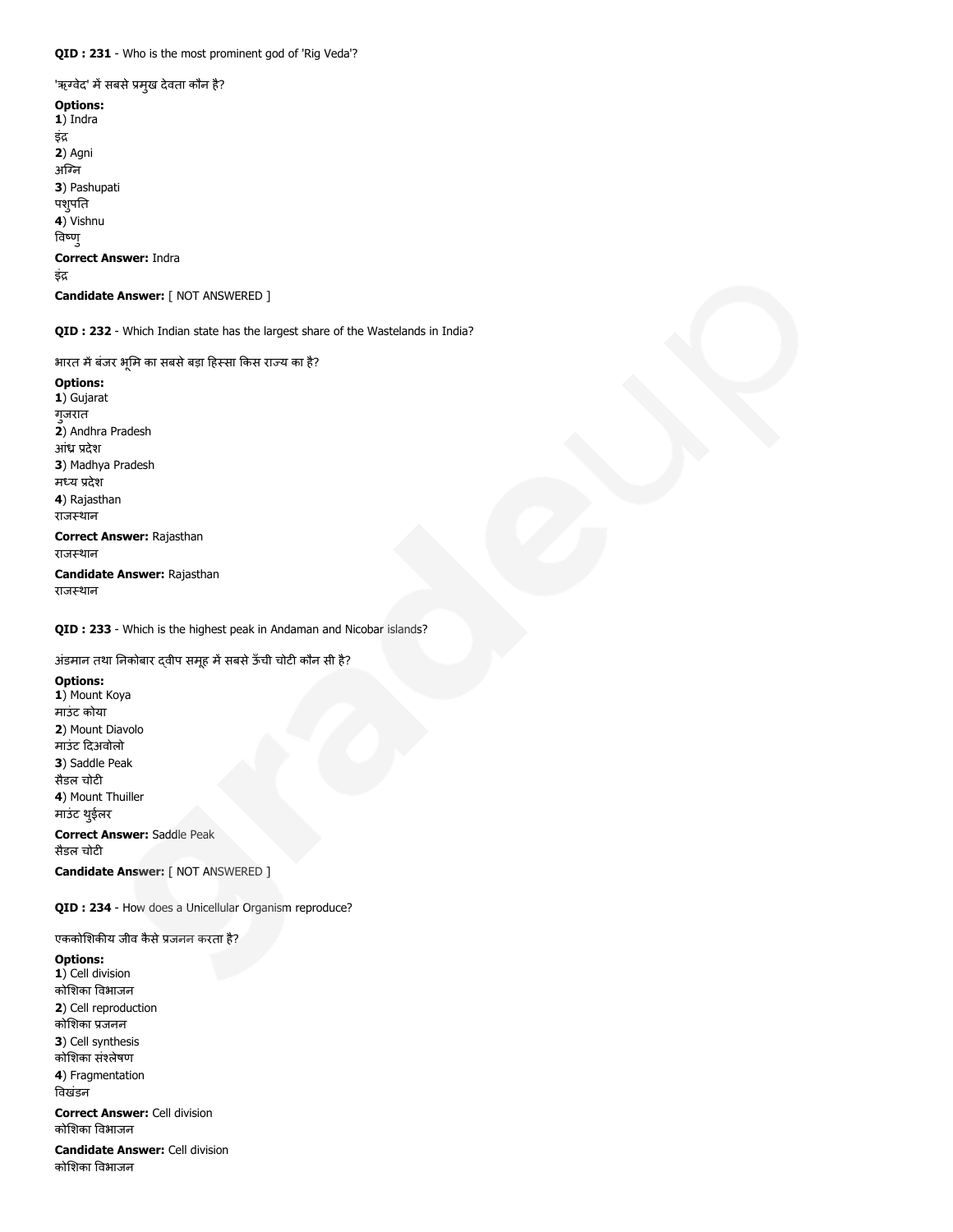## QID : 235 - What is the full form of DNA?

#### डी.एन.ए. का असंक्षिप्त रूप क्या है?

Options: 1) Diribo nucleic acid डीराइबोन्यूक्लिक अम्ल 2) Di nucleic acid डी न्यूक्लिक अम्ल 3) Dual nitrogen acid इअल नाइट्रोजन अम्ल 4) Deoxyribonucleic acid डीऑक्सीराइबोन्यूक्लिक अम्ल Correct Answer: Deoxyribonucleic acid

डीऑक्सीराइबोन्यूक्लिक अम्ल

Candidate Answer: Deoxyribonucleic acid डीऑक्सीराइबोन्यूक्लिक अम्ल

QID : 236 - Which among the following is/are female hormones?

(i) Estrogen (ii) Progesterone (iii) Testosterone

निम्नलिखित में से कौन सा/कौन से हॉर्मोन स्त्रियों में पाया/पाये जाता/जाते है/हैं?

## (i) एस्ट्रोजन

(ii) प्रोजेस्टेरोन

(iii) टेटोटेरोन

#### Options:

1) (i) and (iii) (i) तथा (iii) 2) (i) and (ii) (i) तथा (ii) **3**) (ii) and (iii) (ii) तथा (iii) 4) Only (iii) केवल (iii) Correct Answer: (i) and (ii) (i) तथा (ii)

Candidate Answer: (i) and (ii) (i) तथा (ii)

QID : 237 - For which of the following game, players must have the knowledge of Pascal's law?

निम्नलिखित में से किस खेल में खिलाड़ियों के पास पास्कल के नियम का ज्ञान होना आवश्यक है?

#### Options:

1) Climbing चढ़ाई 2) Paragliding पैराग्लाइडिंग 3) Rafting रािटंग 4) Scuba diving कूबा डाइवगं

Correct Answer: Scuba diving कूबा डाइवगं Candidate Answer: [ NOT ANSWERED ]

QID : 238 - What is the value of the Least Distance of Distinct vision (in cm) for a normal human being?

एक सामान्य मनुष्य के लिए सुस्पष्ट दृष्टि की न्यूनतम दूरी (से.मी. में) कितनी होती है?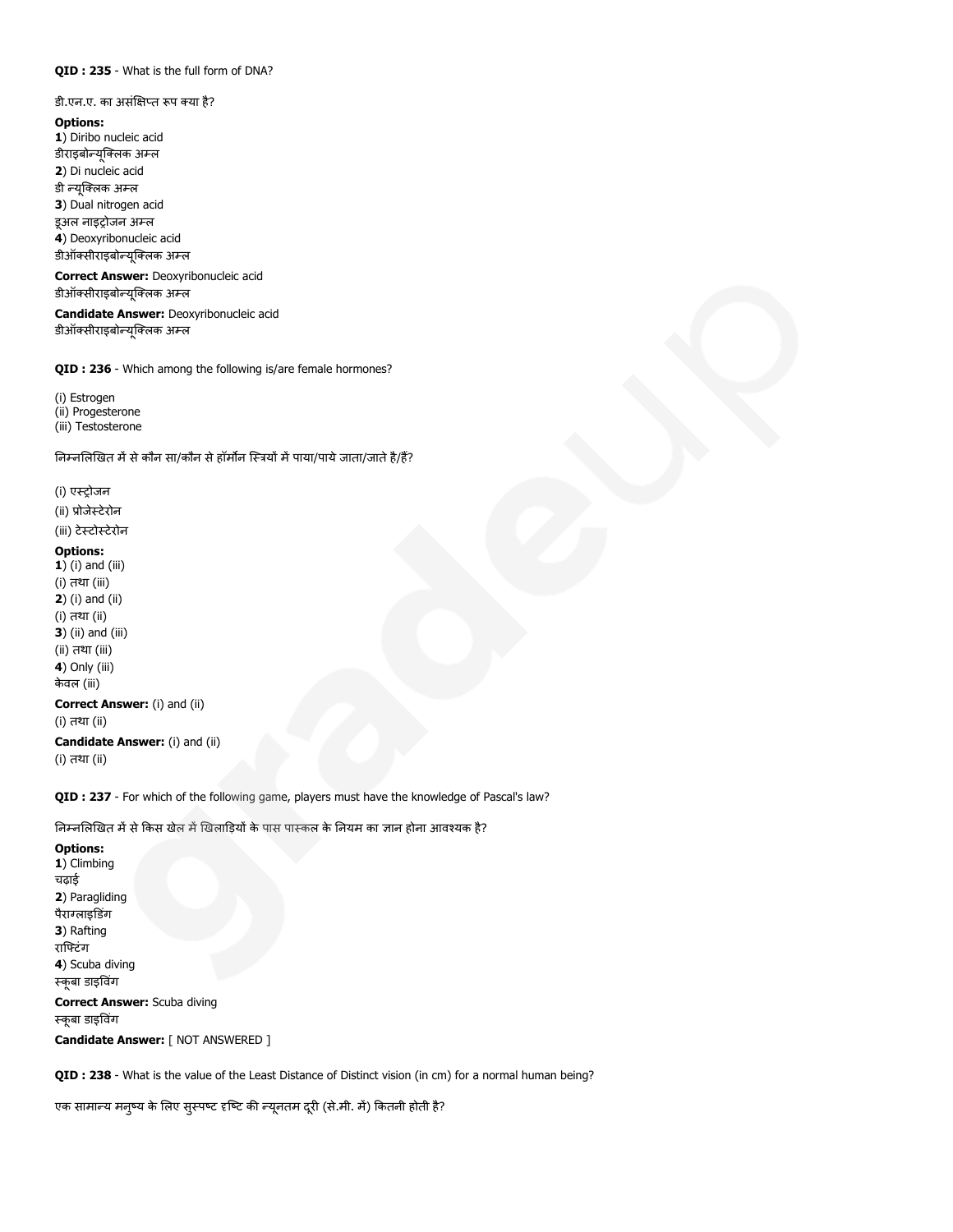Options: 1) 2.5 2) 25  $3) 58$  $(4)$  60 Correct Answer: 25 Candidate Answer: 25

QID : 239 - What is the full form of ISDN?

आई.एस.डी.एन. का असंक्षिप्त रूप क्या है?

Options:

1) International Service Digital network इन्टरनेशनल सर्विस डिजिटल नेटवर्क 2) Indian Service Digital Network इंडियन सर्विस डिजिटल नेटवर्क 3) Integrated Service Digital Network इंटिग्रेटेड सर्विस डिजिटल नेटवर्क 4) Internal Service Digital Network इटरनल सर्विस डिजिटल नेटवर्क

Correct Answer: Integrated Service Digital Network इंटिग्रेटेड सर्विस डिजिटल नेटवर्क Candidate Answer: [ NOT ANSWERED ]

QID : 240 - Which among the following is used to treat Indigestion?

निम्नलिखित में से किसे अजीर्ण के इलाज के लिए उपयोग किया जाता है?

Options: 1) Antacid एंटासड 2) Antiseptic एंटीसेप्टिक 3) Analgesic एनाजेसक 4) Antibiotic एंटीबायोटिक Correct Answer: Antacid एंटासड

Candidate Answer: Antacid एंटासड

QID : 241 - Which of the following cannot be beaten into Sheets?

निम्नलिखित में से किसे चादर के आकार में परिवर्तित नहीं किया जा सकता?

Options: 1) Gold सोना 2) Silver चाँदी 3) Potassium पोटैशयम 4) Aluminum ऐल्युमीनियम Correct Answer: Potassium पोटैशयम Candidate Answer: Potassium पोटैशयम

QID : 242 - Minamata disease is a nervous disorder caused by eating fish, polluted with \_\_\_\_\_\_.

मिनामाता रोग एक तंत्रिका विकार है, जो \_\_\_\_\_ से ग्रसित मछली के सेवन से होता है।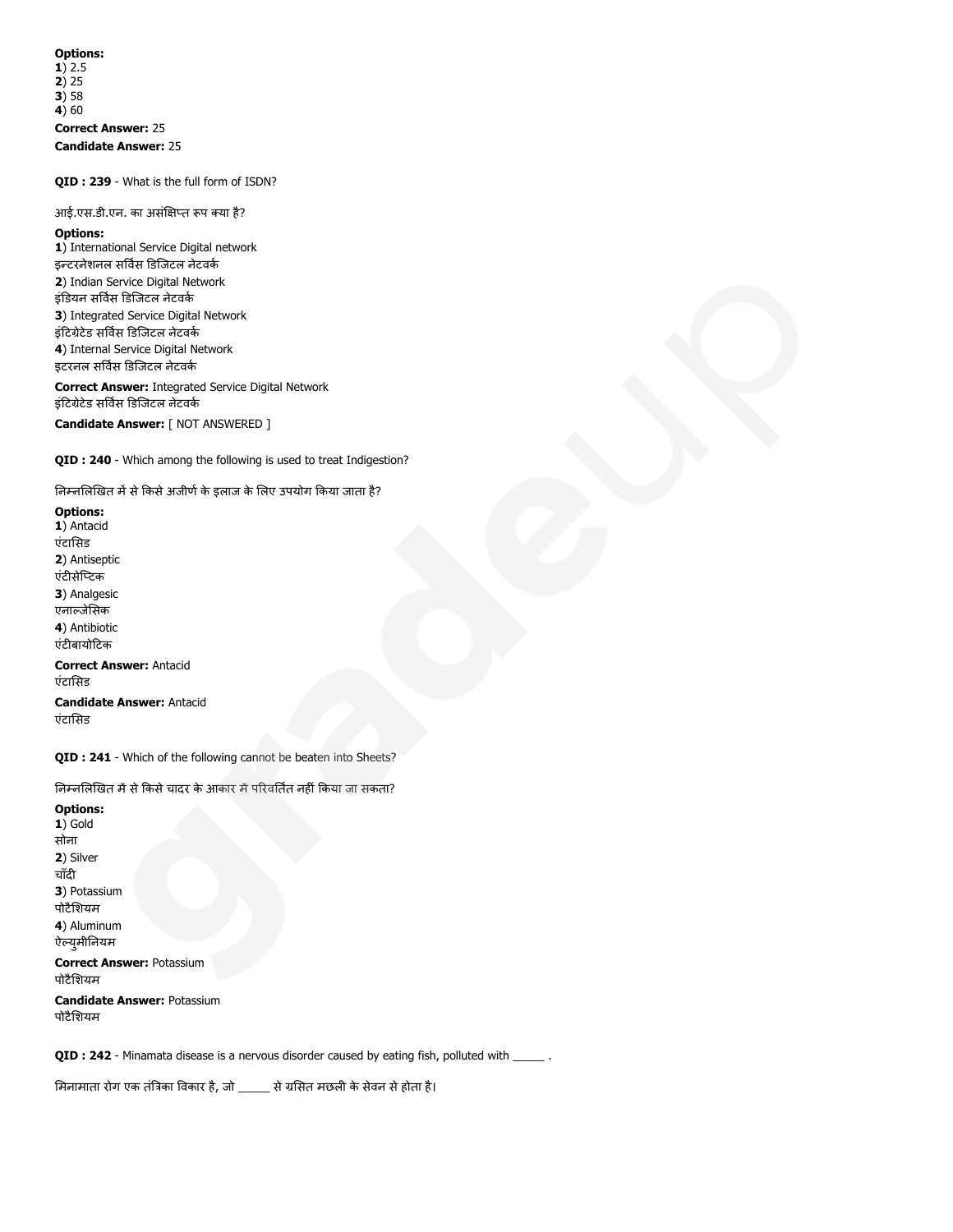# Options: 1) Iron लोह 2) Mercury पारा 3) Lead सीसा 4) Nickel नकल Correct Answer: Mercury पारा Candidate Answer: [ NOT ANSWERED ]

QID : 243 - Mahila Police volunteer scheme to be implemented in all states of the country has been launched on pilot basis firstly in which state?

देश के सभी राज्यों में महिला पुलिस स्वयंसेवी योजना के कार्यान्वयन के अंतर्गत, प्रायोगिक तौर पर सर्वप्रथम किस राज्य में शुरू की गई है?

Options: 1) Delhi दिल्ली 2) Gujrat गुजरात 3) Haryana हरयाणा 4) Rajasthan राजस्थान Correct Answer: Haryana हरयाणा Candidate Answer: Delhi दिल्ली

## QID : 244 - Who invented the Centigrade scale?

## सेंटीग्रेड माप (स्केल) का आविष्कारक कौन है?

## Options:

1) Anders Celsius एन्डर्स सेल्सियस 2) Daniel Gabriel Fahrenheit डैनयल गैयल फारेनहाइट 3) William Thomson वलयम थॉमसन 4) Wright Brothers राइट ब्रदर्स

Correct Answer: Anders Celsius एन्डर्स सेल्सियस

Candidate Answer: [ NOT ANSWERED ]

## QID : 245 -

Match the following.

तिम्तलिखित का मिलान कीजिए।

# Trophy/Cup / ट्रॉफी / कप

- 1. Irani Trophy ईराली ट्रॉफी
- 2. Santosh Trophy संतोष ट्रॉफी
- 3. Azlan Shah Cup अज़लान शाह कप

# Sport / खेल

- a. Football फुटबॉल
- b. Cricket क्रिकेट
- c. Hockey ट्रॉकी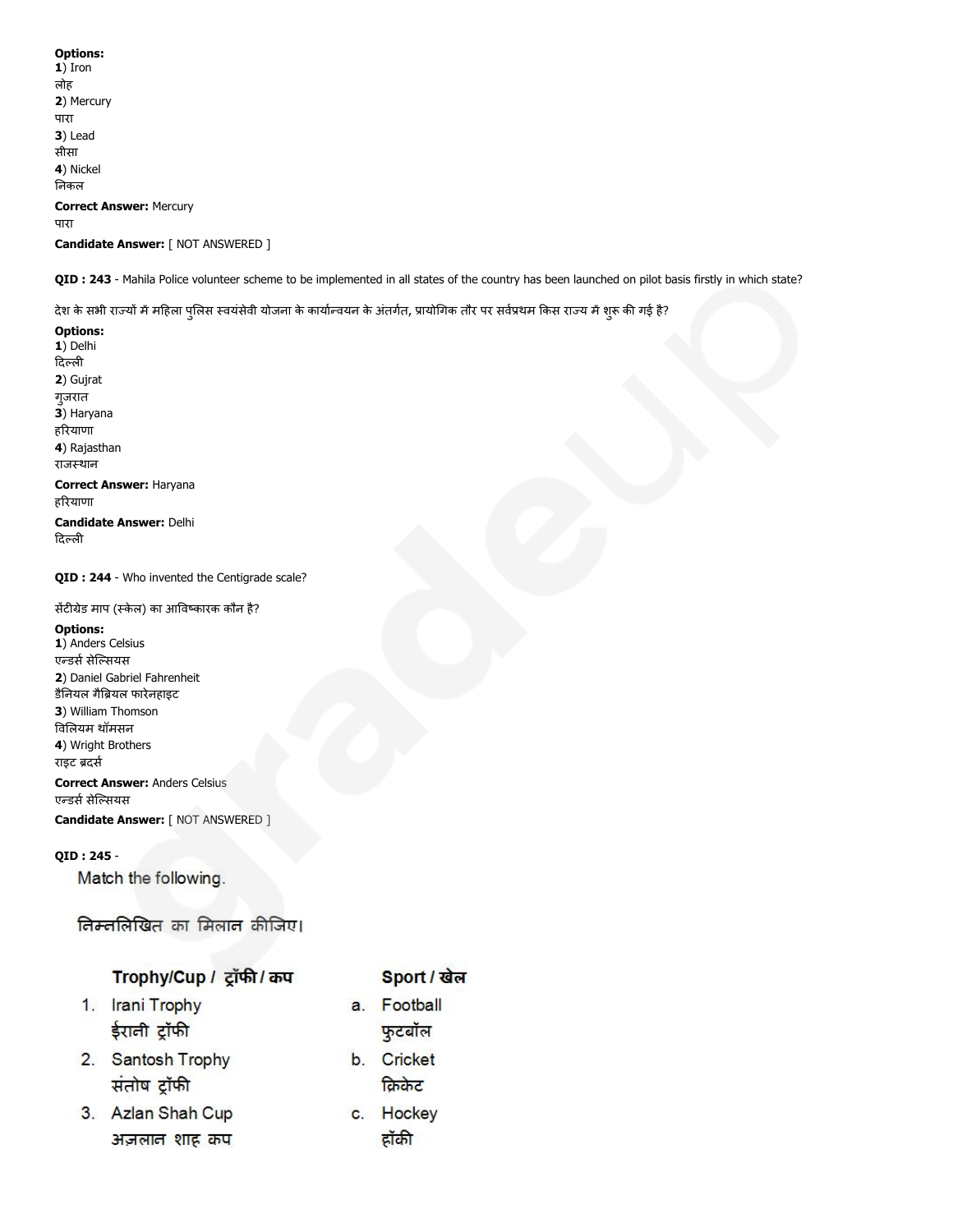Options: 1) 1-b, 2-c, 3-a 2) 1-b, 2-a, 3-c 3) 1-a, 2-c, 3-b 4) 1-a, 2-b, 3-c Correct Answer: 1-b, 2-a, 3-c Candidate Answer: 1-b, 2-a, 3-c

QID : 246 - Jallikattu practiced in Tamil Nadu is a part of which festival?

तमिलनाडु में जल्लीकडू किस त्योहार का एक हिस्सा है?

Options: 1) Onam ओनम 2) Pongal पोंगल 3) Natuanjali नत् जली 4) Hampi हरूपी Correct Answer: Pongal पोंगल Candidate Answer: Pongal पोंगल

QID : 247 - Who among the following was NOT one of the recipients of Major Dhyan Chand Lifetime Achievement Award for the year 2016?

निम्नलिखित में से कौन वर्ष 2016 के मेजर ध्यान चन्द लाईफ टाईम एचिवमेंट अवार्ड का प्राप्तकर्ता नहीं है?

## Options: 1) Rajendra Pralhad Shelke राजेंद्र प्रहलाद शेल्के 2) Sylvanus Dung Dung सिल्वानस डंग डंग 3) Sathi Geetha साथी गीता 4) Amit Kumar अमत कुमार Correct Answer: Amit Kumar अमत कुमार Candidate Answer: Amit Kumar

अमत कुमार

QID : 248 - Who authored the book titled 'Jinnah often came to our House', which won the 2016 The Hindu Prize?

2016 का द हिंदू प्**रस्कार जीतने वाली किताब 'जि**न्नाह ऑफन केम टू आवर हाउस' के लेखक कौन हैं?

Options: 1) Kiran Doshi करण दोषी 2) Salman Rushdie सलमान रूश्दी 3) K. Vijay Kumar के. विजय कमार 4) Yasser Usman यासीर उमान

Correct Answer: Kiran Doshi करण दोषी

Candidate Answer: [ NOT ANSWERED ]

QID : 249 - With which country India has signed an agreement to renew the supply of Petroleum for a period of 5 years (i.e. till 2022)?

किस देश के साथ भारत ने 5 वर्षों (अर्थात् 2022 तक) के लिए पेट्रोलियम की आपूर्ति के समझौते को नवीनीकृत करने के लिए हस्ताक्षर किया है?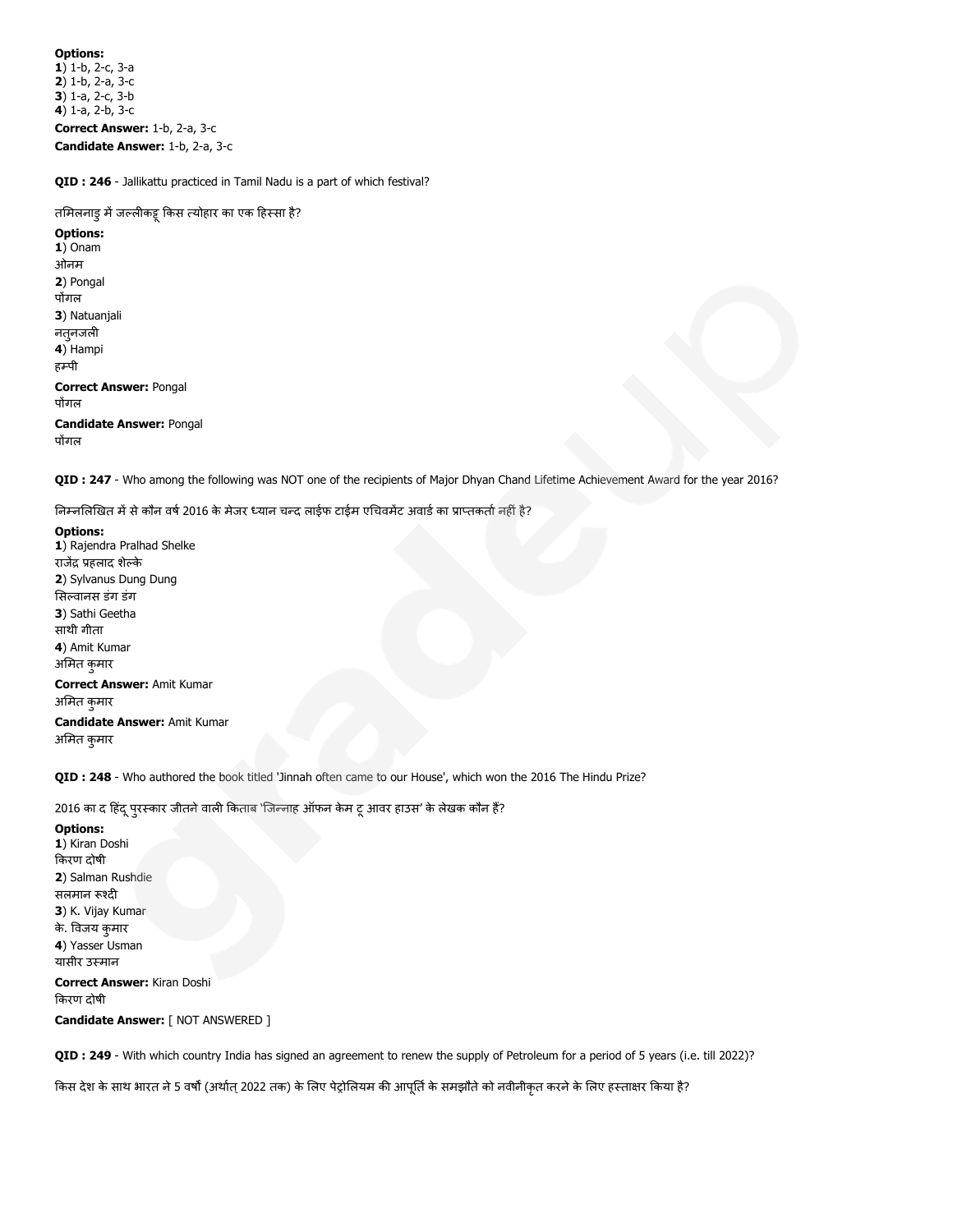| 1) Nepal                               |
|----------------------------------------|
| नेपाल                                  |
| 2) U.A.E.                              |
| संयुक्त अरब अमीरात                     |
| $3)$ Iran                              |
| ईरान                                   |
| 4) Bhutan                              |
| भूटान                                  |
| <b>Correct Answer: Nepal</b><br>नेपाल  |
| <b>Candidate Answer: Iran</b><br>डेरान |

QID : 250 - Which of the following neighbouring country of India is not a landlocked country?

निम्नलिखित में से भारत का कौन सा पड़ोसी देश स्थलसीमा से घिरा हुआ देश नहीं है?

Options: 1) Nepal नेपाल 2) Myanmar यांमार 3) Bhutan भूटान 4) Afghanistan अफ़ग़ानिस्तान Correct Answer: Myanmar यांमार

Candidate Answer: [ NOT ANSWERED ]

QID : 251 - How many numbers are there from 300 to 700 which are divisible by 2, 3 and 7?

300 से 700 तक ऐसी कितनी संख्याएँ है जो 2, 3 तथा 7 से विभाजित होती हैं?

Options: 1) 7  $2)8$ 3) 9  $4)10$ Correct Answer: 9

Candidate Answer: 9

QID : 252 - A and B do (3/5)<sup>th</sup> part of a work and the rest of the work is completed by C. If A, B and C take the same work for Rs 5000, then what is the share of C (in Rs)?

A तथा B एक कार्य का (3/5) वां भाग करते हैं तथा शेष कार्य C के दवारा पूरा किया जाता है। यदि A, B तथा C उस कार्य को लेटो के, तो C का हिस्सा (रु. में) क्या है?

Options:

1) 3000

2) 2500

3) 2000

4) 1500

Correct Answer: 2000 Candidate Answer: [ NOT ANSWERED ]

QID : 253 - A solid cone of height 36 cm and radius of base 9 cm is melted to form a solid cylinder of radius 9 cm and height 9 cm. What percent of material is wasted this process?

एक ठोस शंकु जिसकी ऊँचाई 36 से.मी. तथा आधार की त्रिज्या 9 से.मी. शिज्या तथा 9 से.मी. अँचाई का एक ठोस बेलन बनाया जाता है। पूरे प्रकरण में पदार्थ का कितना प्रतिशत व्यर्थ हुआ है?

Options:  $1) 25$ 2) 0  $3)5$ 4) 10 Correct Answer: 25 Candidate Answer: [ NOT ANSWERED ]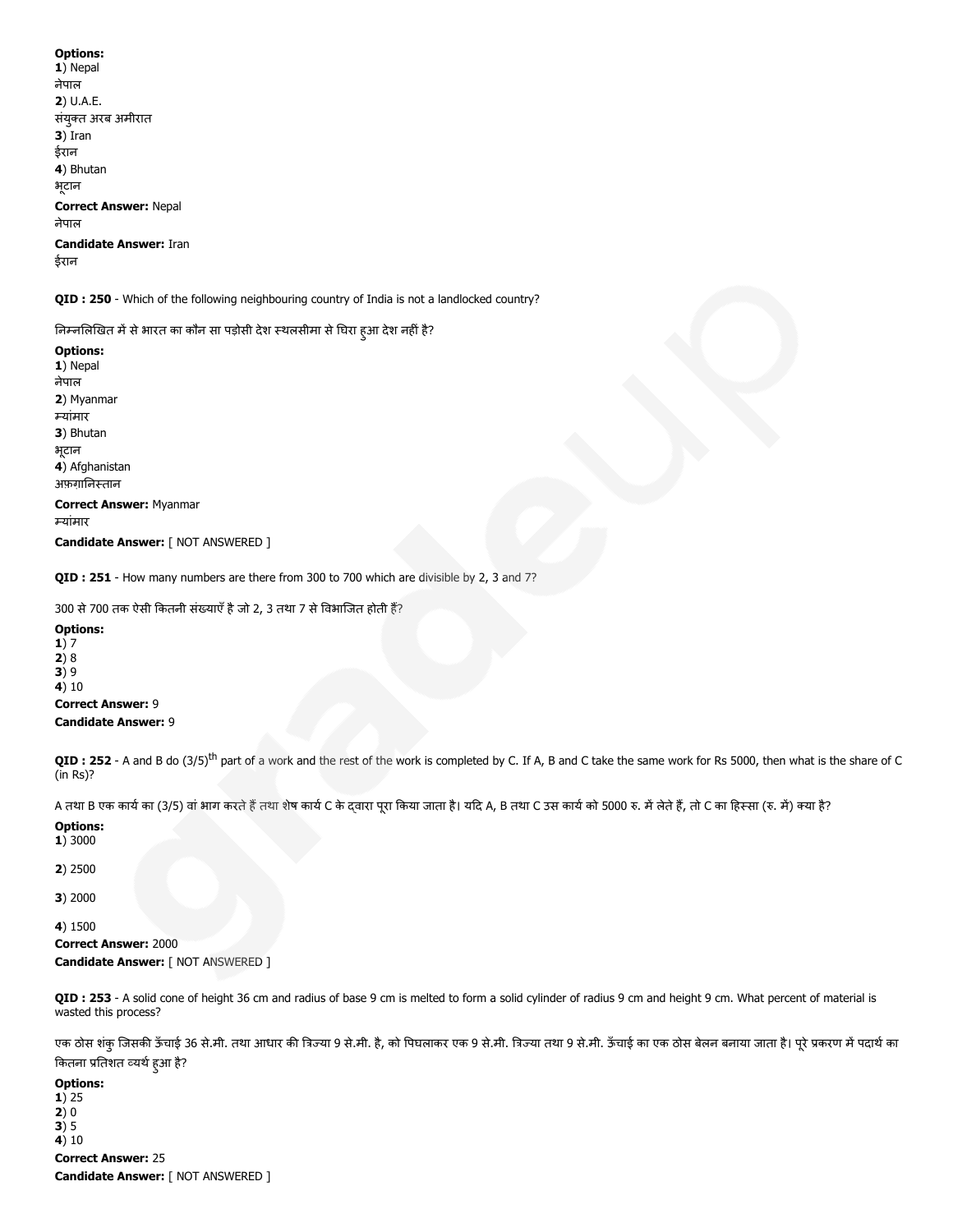QID : 254 - A dealer sells a machine having marked price as Rs 3840 at a discount of 20%. What is the selling price (in Rs) of the machine?

एक विक्रेता 3840 रु. अंकित मृल्य वाली एक मशीन को 20% की छूट पर बेचता है। मशीन का विक्रय मृल्य (रु. में) क्या है?

Options: 1) 3072 2) 3500 3) 4608 4) 3240 Correct Answer: 3072 Candidate Answer: 3072

QID : 255 - In what ratio tea at Rs 240/kg should be mixed with tea at Rs 280/kg so that on selling the mixture at Rs 324/kg there is a profit of 20%?

240 रु. प्रति कि.ग्रा. की चाय को 280 रु. प्रति कि.ग्रा. की चाय के साथ किस अनुपात में मिलाया जाए जिससे इस मिश्रण को 324 रु. प्रति कि.ग्रा. का बेचने पर 20% का लाभ हो? Options:

1) 1 : 1  $2) 1 : 2$ 3) 1 : 3 4)  $1:4$ Correct Answer: 1 : 3 Candidate Answer: [ NOT ANSWERED ]

QID : 256 - The average age of Ram and Rahim is 18 years. The average age of Rahim and Ramesh is 25 years. The average age of Ram and Ramesh is 29 years. What is the age (in years) of the eldest of the three?

राम तथा रहीम की औसत आयु 18 वर्ष है। रहीम तथा रमेश की औसत आयु 19 वर्ष को आंसत आयु 29 वर्ष है। तीनों में से सबसे बड़े की आयु (वर्षों में) कितनी है?

Options:

1) 14 2) 22  $3) 28$ 

4) 36

Correct Answer: 36

#### Candidate Answer: 36

QID : 257 - Profit obtained on selling an article for Rs 540 is equal to the loss incurred on selling the article for Rs 370. If selling price is Rs. 910, then what is the profit percentage?

540 रु. में एक वस्त् को बेचने पर प्राप्त लाभ उस वस्त् को 370 रु. में बेचने पर प्राप्त हानि के बराबर है। यदि विक्रय मूल्य 910 रु. है, तो लाभ प्रतिशत क्या है?

| <b>Options:</b><br>1)        |
|------------------------------|
| $16\frac{2}{3}$              |
| 2)                           |
| $\frac{33}{3}$               |
| 3)50                         |
| 4) 100                       |
| <b>Correct Answer: 100</b>   |
| <b>Candidate Answer: 100</b> |

QID : 258 - In an examination 65% students pass in history and 55% students pass in hindi. If 5% students failed in both the subjects, then what is the percentage of students who have passed in both the subjects?

एक परीक्षा में 65% विद्यार्थी इतिहास में उत्तीर्ण हुए तथा 55% विदयाथी हुए। यद 5% विद्यार्थी दोनों विषयों मुजुत्तीर्ण हुए हैं, तो दोनों विषयों में उत्तीर्ण होने वाले विदयार्थियों की प्रतिशत क्या है?

Options:

1) 15 2) 20 3) 25 4) 30 Correct Answer: 25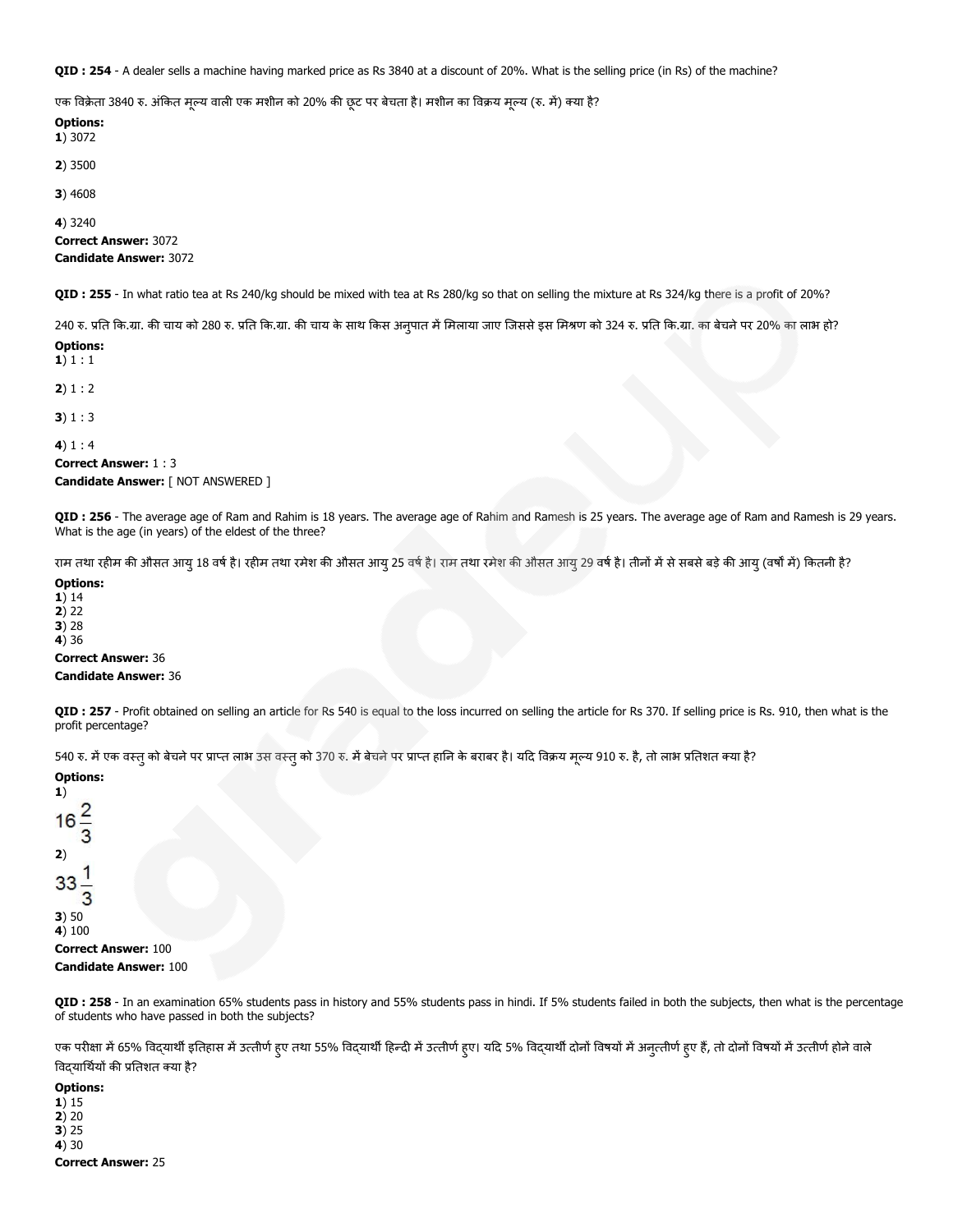#### Candidate Answer: 25

QID : 259 - Diameter of wheel of a cycle is 21 cm. The cyclist takes 45 minutes to reach a destination at a speed of 16.5 km/hr. How many revolutions will the wheel make during the journey?

एक साइकिल के पहिये का व्यास 21 से.मी. है। साइकिल चालक 16.5 कि.मी. प्रति घंटा की गति से एक गंतव्य स्थान तक पहुँचने के लिए 45 मिनट लेता है। यात्रा के दौरान पहिया कितने चकर लगाएगा?

# Options:

1) 12325

2) 18750

3) 21000

4) 24350

Correct Answer: 18750 Candidate Answer: 18750

QID : 260 - A person invested a total sum of Rs 7900 in three different schemes of simple interest at 3%, 5% and 8% per annum. At the end of one year he got same interest in all three schemes. What is the money (in Rs) invested at 3%?

एक व्यक्ति 7900 रु. की कुल राशि को साधारण ब्याज की वार्षिक दर 3%, 5% तथा 8% वाली तीन योजनाओं में गिलेक तरीन में उसे तीनों योजनाओं से समान ब्याज प्राप्त हुआ। 3% की दर पर उसके दवारा निवेश की गई राशि (रु. में) कितनी है?

Options: 1) 2900 2) 3500  $3)$  4000 4) 5600

Correct Answer: 4000 Candidate Answer: [ NOT ANSWERED ]

**QID : 261** - If  $x + (1/x) = 2$ , then what is the value of  $x^{21} + (1/x^{1331})$ ?

```
यदि x + (1/x) = 2, तो x^{21} + (1/x^{1331}) का मान क्या होगा?
```
Options:  $1)0$ 2) 1  $3) 2$ 4) 4 Correct Answer: 2 Candidate Answer: 2

**QID : 262** - If  $x^3 - y^3 = 81$  and  $x - y = 3$ , then what is the value of  $x^2 + y^2$ ?

यदि x<sup>3</sup> – y<sup>3</sup> = 81 तथा x – y = 3, तो x<sup>2</sup> + y<sup>2</sup> का मान क्या होगा?

## Options:

1) 18 2) 21

3) 27

4) 36

Correct Answer: 21 Candidate Answer: [ NOT ANSWERED ]

QID : 263 -

If  $\sqrt{5x-6} + \sqrt{5x+6} = 6$ , then what is the value of x?

यदि  $\sqrt{5x-6} + \sqrt{5x+6} = 6$ , तो x का मान क्या है?

Options:

 $1) -4$ 

 $2)0$ 

3) 2

4) 4 Correct Answer: 2

Candidate Answer: 2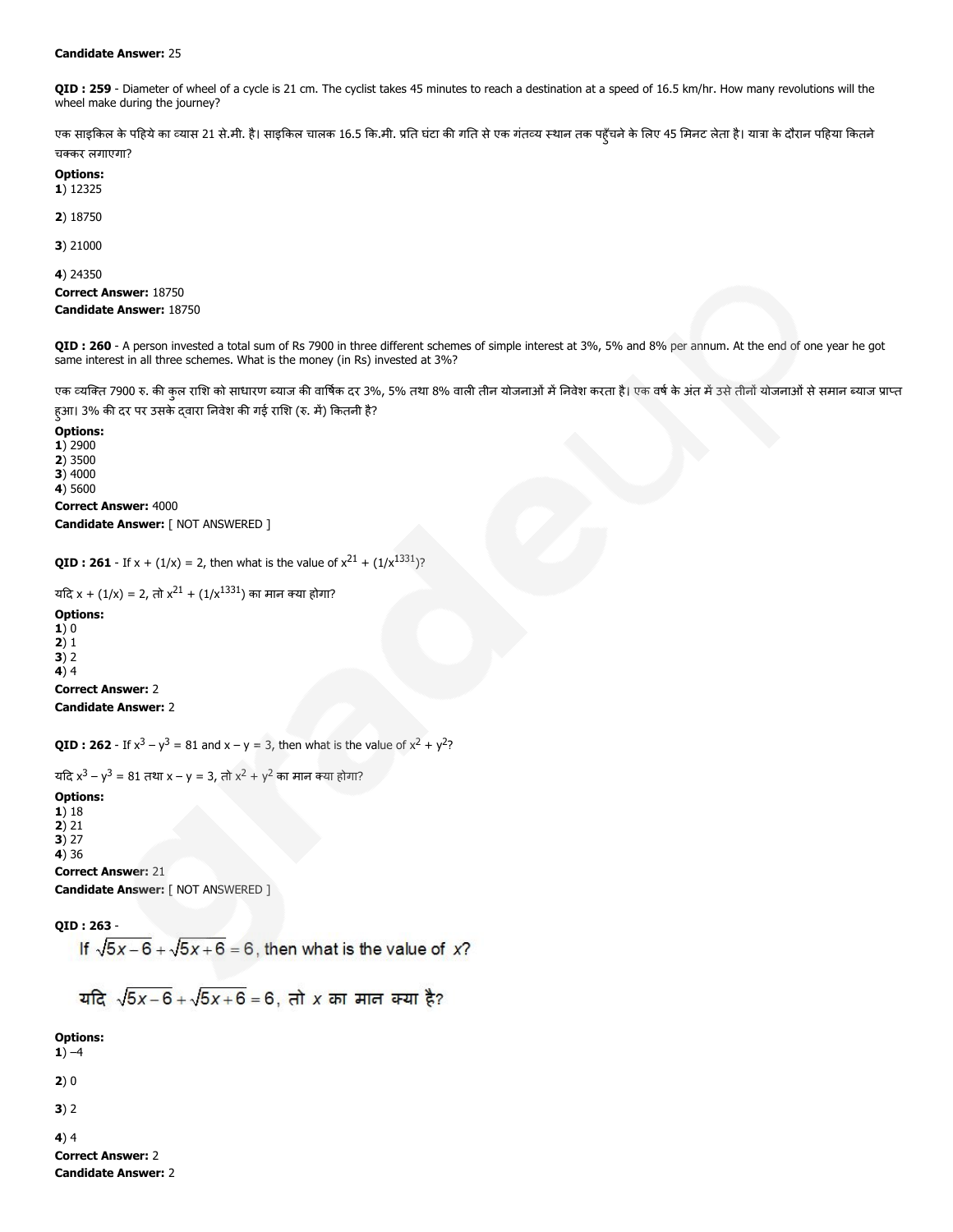QID : 264 -

If 
$$
2x + \frac{1}{2x} = 2
$$
, then what is the value of  
\n
$$
\sqrt{2\left(\frac{1}{x}\right)^4 + \left(\frac{1}{x}\right)^5}
$$
?  
\n
$$
\frac{1}{2x} = 2, \frac{1}{2x} = 2, \frac{1}{2x} = \frac{1}{2}
$$

Options:

1) 1 2) 2

 $3)4$ 4) 8

## Correct Answer: 8

## Candidate Answer: 8

QID : 265 - The side BC of ΔABC is produced to D. If ∠ACD = 114° and ∠ABC= (1/2)∠BAC, then what is the value (in degrees) of ∠BAC?

त्रिभुज ABC की भुजा BC को D तक बढ़ाया गया है। यदि ∠ACD = 114° तथा ∠ABC = (1/2)∠BAC है, तो ∠BAC का मान (डिग्री में) क्या होगा?

#### Options: 1) 36 2) 48 3) 76 4) 84

Correct Answer: 76

## Candidate Answer: 76

QID : 266 - O is the center of the circle and two tangents are drawn from a point P to this circle at points A and B. If ∠AOP = 50°, then what is the value (in degrees) of ∠APB?

O वृत्त का केन्द्र है तथा बिंद् P से इस वृत्त पर दो स्पर्श रेखाएँ बिंदु A तथा B पर खींची गई हैं। यदि ∠AOP = 50° है, तो ∠APB का मान (डिग्री में) क्या होगा?

Options:

 $1) 60$ 2) 80 3) 90

4) 100

## Correct Answer: 80

## Candidate Answer: 80

QID: 267 - In ΔPQR, PQ = PR = 18 cm, AB and AC are parallel to lines PR and PQ respectively. If A is the mid-point of QR, then what is the perimeter (in cm) of quadrilateral ABPC?

ΔPQR में PQ = PR = 18 से.मी. है, AB तथा AC क्रमशः PR तथा PQ के समानांतर है। यदि A, QR का मध्य बिंदु है, तो चतुर्भुज ABPC का परिमाप (से.मी. में) क्या होगा?

## Options:

1) 18 2) 28 3) 32 4) 36

#### Correct Answer: 36 Candidate Answer: 36

QID : 268 - In ΔPQR, PS and PT are bisectors of ∠QPR and ∠QPS respectively. If ∠QPT = 30°, PT = 9 cm and TR = 15 cm, then what is the area (in cm<sup>2</sup>) of ΔPTR ?

ΔPQR में, PS तथा PT क्रमशः ∠QPR तथा ∠QPS के दविभाजक हैं। यदि ∠QPT = 30°, PT = 9 से.मी. तथा TR = 15 से.मी. है, तो ΔPTR का क्षेत्रफल (से.मी.<sup>2</sup> में) कितना होगा?

## Options:

1) 36  $2) 54$ 

3) 72

4) 216 Correct Answer: 54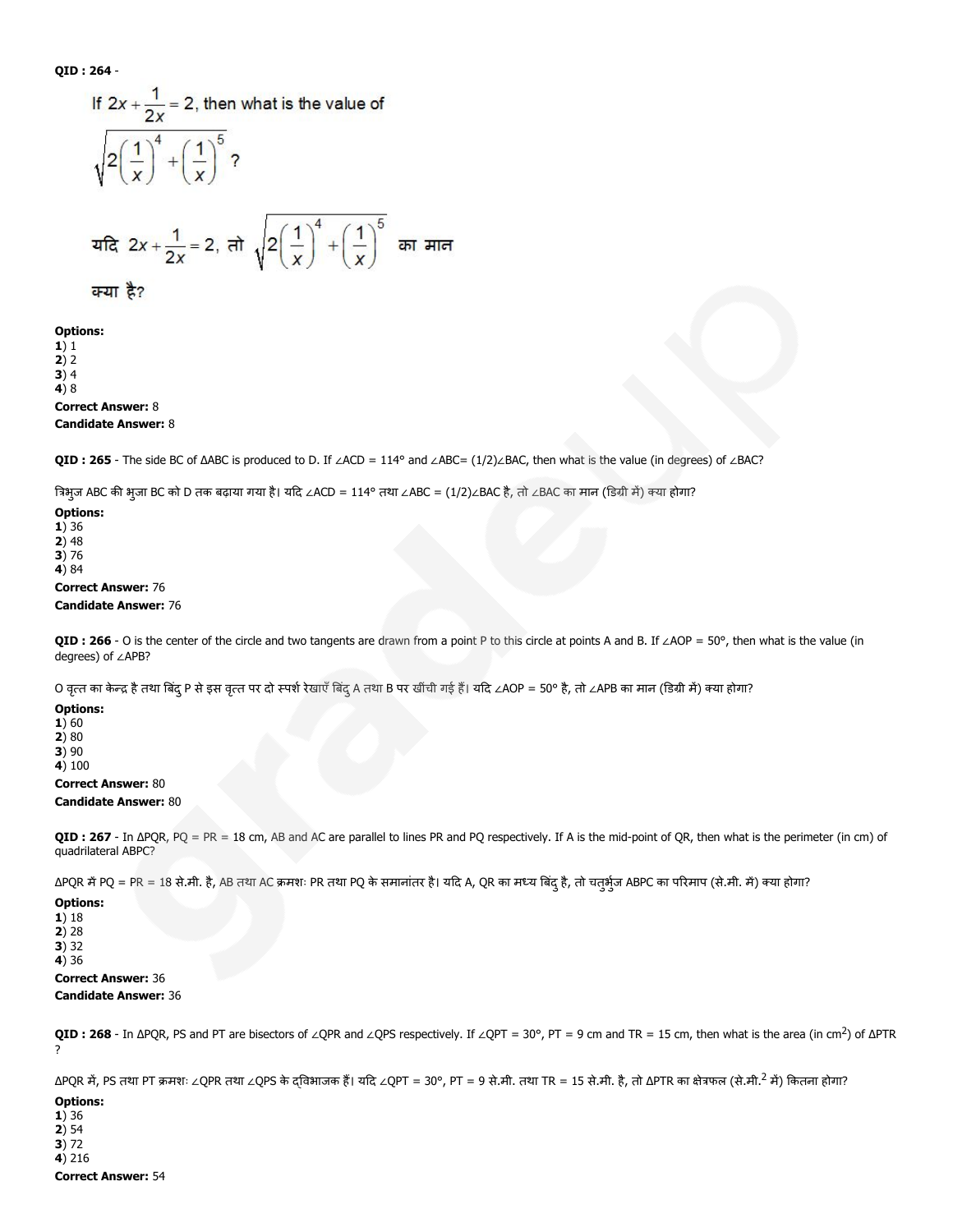**QID : 269** - What is the simplified value of  $[2/(\cot A - \tan A)]$ ?

 $[2/(\cot A - \tan A)]$  का सरलीकृत मान क्या है? Options:  $1)$  sin A cos A

2) tan 2A

**3**) tan<sup>2</sup> A

4)  $\sin^2 A \cos^2 A$ Correct Answer: tan 2A Candidate Answer: tan 2A

QID : 270 -

What is the simplified value of 
$$
\sqrt{\frac{\text{cosec } A - 1}{\text{cosec } A + 1}}
$$
?

$$
\sqrt{\frac{\text{cosec } A-1}{\text{cosec } A+1}}
$$
 का सरलीकृत मान क्या है?

## Options:

1) cosec A

2) sec  $A - \tan A$ 

3) cosec  $2A$ 

```
4) tan A - \csc ACorrect Answer: sec A – tan A
Candidate Answer: sec A – tan A
```
**QID : 271** - What is the simplified value of (sec<sup>4</sup> A – tan<sup>2</sup> A) – (tan<sup>4</sup> A + sec<sup>2</sup> A)?

(sec<sup>4</sup> A – tan<sup>2</sup> A) – (tan<sup>4</sup> A + sec<sup>2</sup> A) का सरलीकृत मान क्या है?

Options:

1) – $1$ 

 $2) -1/2$ 

3) 0

4) 1

Correct Answer: 0 Candidate Answer: 0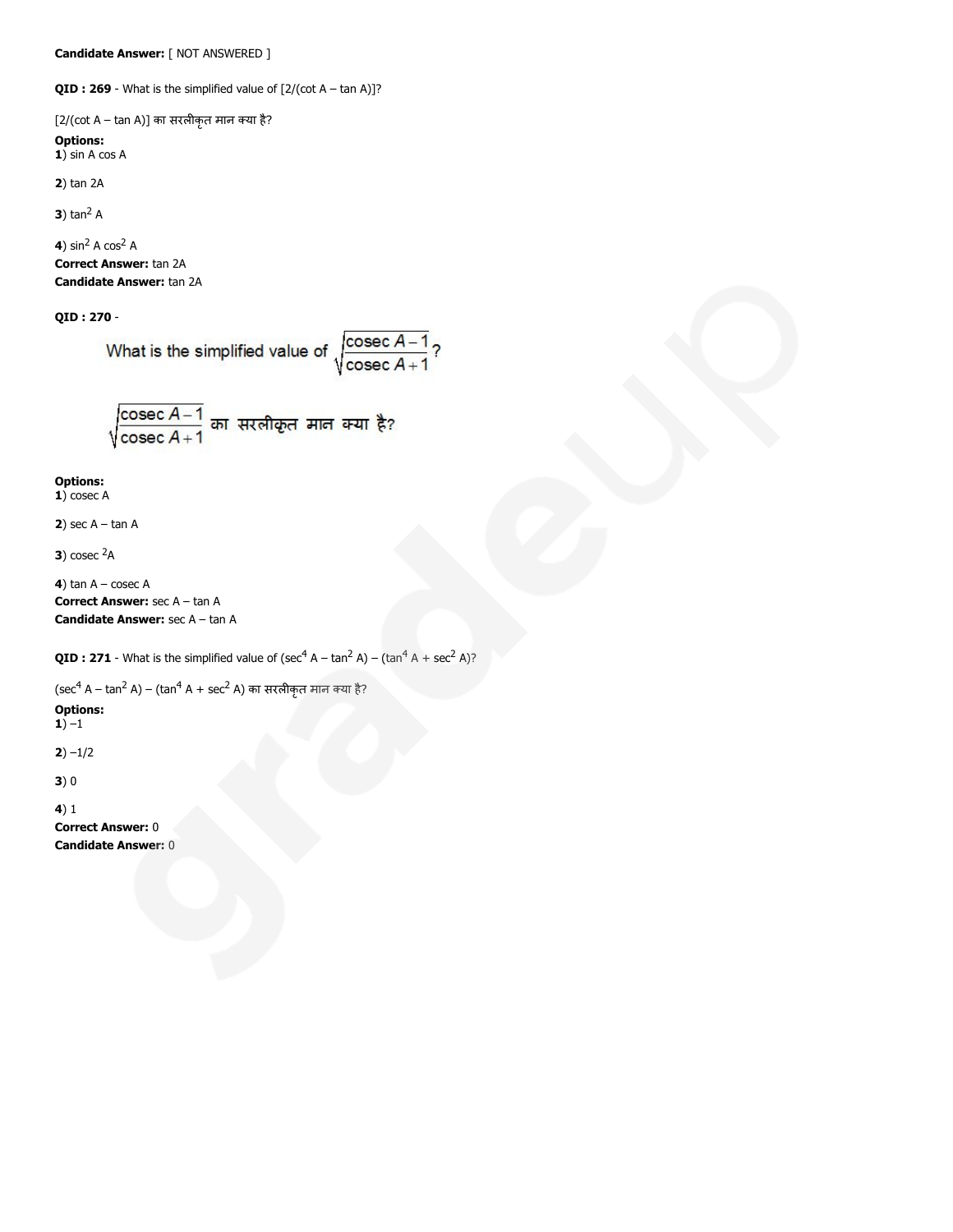QID : 272 -

The bar chart given below shows the sales (in '000 units) of 4 mobile brands for 3 years.

तीचे दिए गए दण्ड चित्र में मोबाइल ब्राण्डों की 3 वर्षों की बिक्री ('000 इकाई में) को दर्शाया गया है।



What is the percentage increase in number of mobile sold by Brand 2 from 2014 to 2015?

2014 से 2015 तक ब्राण्ड 2 के मोबाइल की बिक्री की संख्या में कितने प्रतिशत की वृद्धि हुई है?

Options: 1) 8.33 2) 33.33 3) 37.5 4) 11.11 Correct Answer: 11.11 Candidate Answer: 11.11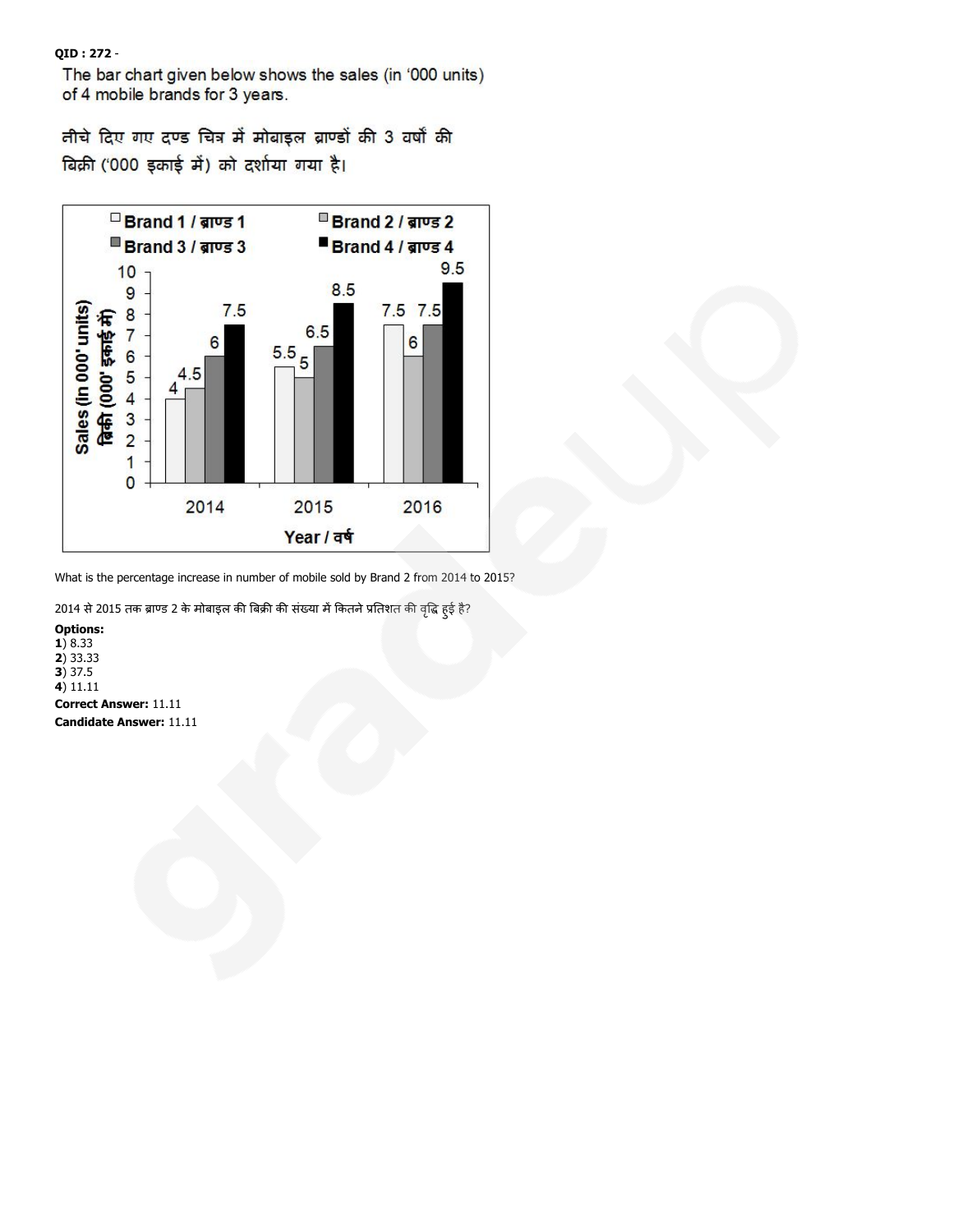QID : 273 -

The bar chart given below shows the sales (in '000 units) of 4 mobile brands for 3 years.

तीचे दिए गए दण्ड चित्र में मोबाइल ब्राण्डों की 3 वर्षों की बिक्री ('000 इकाई में) को दर्शाया गया है।



What is the percentage increase in the total number of mobiles sold by these four brands from 2014 to 2016?

2014 से 2016 तक, चारों ब्राण्ड के कुल मोबाइल की बिक्री की संख्या में कितने प्रतिशत की वृद्धि हुई है?

Options:  $1)$  42.16

2) 38.63

3) 32.43

4) 30.16

Correct Answer: 38.63 Candidate Answer: 42.16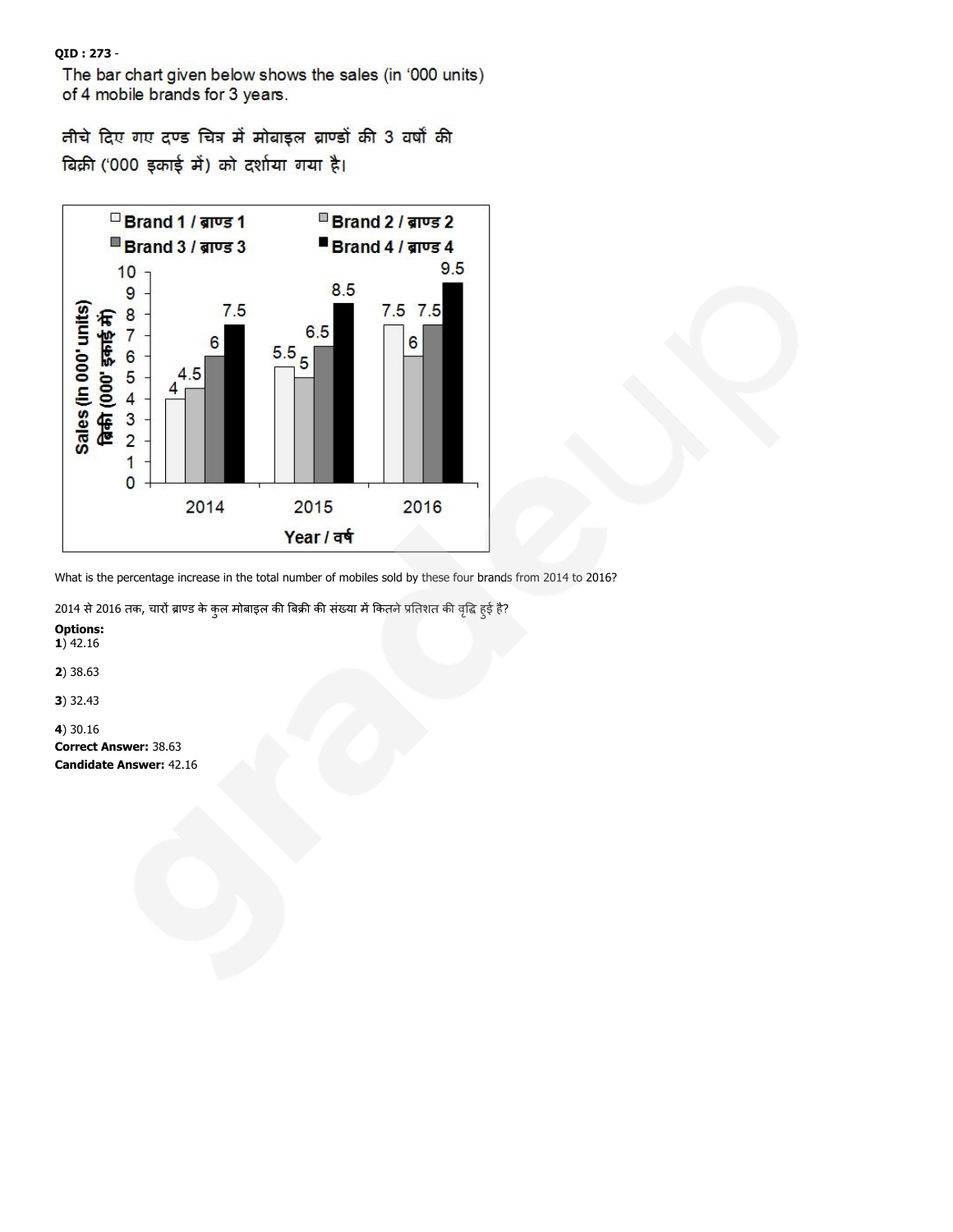QID : 274 -

The bar chart given below shows the sales (in '000 units) of 4 mobile brands for 3 years.

तीचे दिए गए दण्ड चित्र में मोबाइल ब्राण्डों की 3 वर्षों की बिक्री ('000 इकाई में) को दर्शाया गया है।



In 2017 the sales of each brand increased by the same percentage as it did in the year 2016. What will be the approximate average sales (in units) of mobiles per brand in year 2017?

2017 में प्रत्येक ब्राण्ड की बिक्री में उसी दर से वृद्धि हुई है जिस दर से उसमें 2016 में वृद्धि हुई थी। 2017 में, प्रति ब्राण्ड औसतन मोबाइल बिक्री (इकाई में) लगभग क्या होगी?

Options:

1) 9175

2) 8360

3) 9436

4) 9678

Correct Answer: 9175

Candidate Answer: [ NOT ANSWERED ]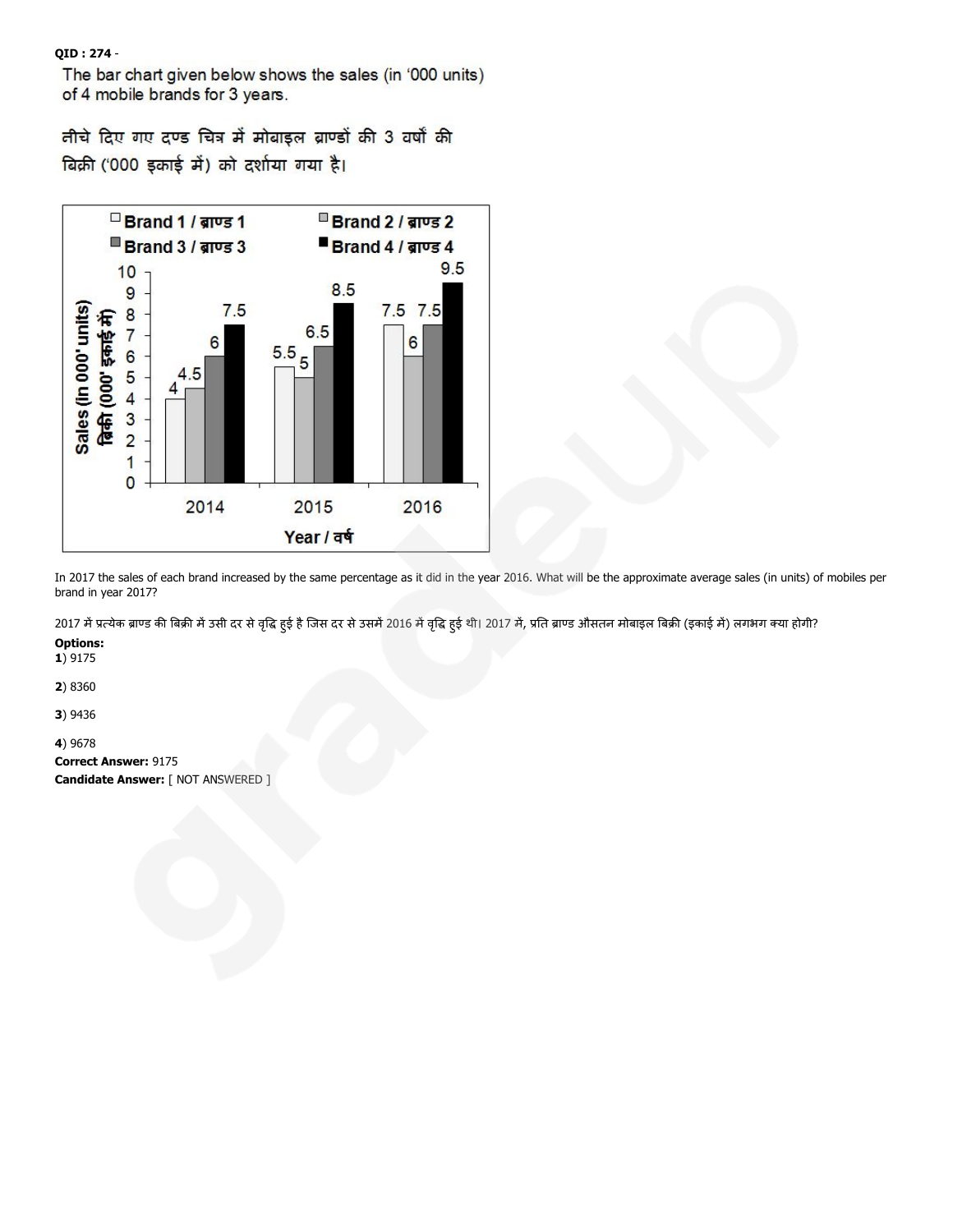QID : 275 -

The bar chart given below shows the sales (in '000 units) of 4 mobile brands for 3 years.

तीचे दिए गए दण्ड चित्र में मोबाइल ब्राण्डों की 3 वर्षों की बिक्री ('000 इकाई में) को दर्शाया गया है।



If for any year, the sales of a brand is more than average sales of these four brands in that year, then it gets a star. Which brand has the maximum stars?

यदि किसी वर्ष में किसी ब्राण्ड की बिक्री उस वर्ष में हुई इन चारों ब्राण्ड की औसतन बिक्री से ज्यादा है, तो उसे एक सितार का अधिक सितारे हों के?

Options: 1) Brand 3 ब्राण्ड 3 2) Brand 3 and 4 both ब्राण्ड 3 तथा 4 दोनों 3) Brand 4 ब्राण्ड 4 4) All brands सभी बाण्ड

#### Correct Answer: Brand 4  $d$ ाण्ड 4

Candidate Answer: Brand 4

ब्राण्ड 4

QID : 276 - In the following question, some part of the sentence may have errors. Find out which part of the sentence has an error and select the appropriate option. If a sentence is free from error, select 'No error'.

I was taken with surprise (1)/ when I saw (2)/ the beautiful Taj Mahal. (3)/ No Error (4)

Options: 1) 1  $2) 2$ 3) 3 4) 4 Correct Answer: 1

Candidate Answer: 4

QID : 277 - In the following question, some part of the sentence may have errors. Find out which part of the sentence has an error and select the appropriate option. If a sentence is free from error, select 'No error'.

I finished my household chores (1)/ before he reached (2)/ to my place after so long. (3)/ No Error (4)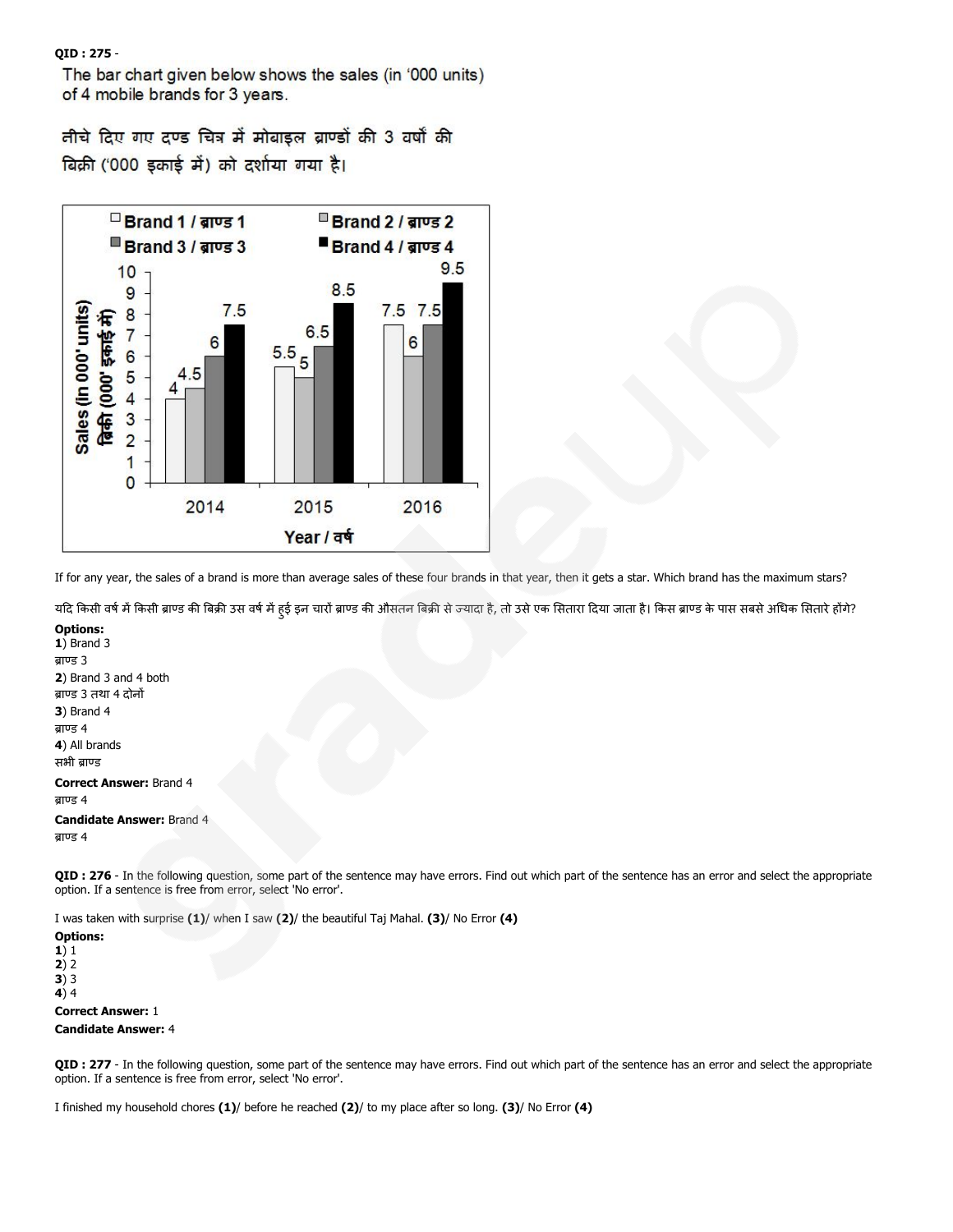## Options: 1) 1 2) 2  $3)$  3 4) 4 Correct Answer: 1 Candidate Answer: 3

QID : 278 - In the following question, the sentence given with blank to be filled in with an appropriate word. Select the correct alternative out of the four and indicate it by selecting the appropriate option.

#### Being a \_\_\_\_\_\_ doctor, he never shirks work.

#### Options:

- 1) conscious
- 2) conscience
- 3) conscientious 4) consensus

# Correct Answer: conscientious

Candidate Answer: conscious

QID : 279 - In the following question, the sentence given with blank to be filled in with an appropriate word. Select the correct alternative out of the four and indicate it by selecting the appropriate option.

## The meeting was presided \_\_\_\_\_ by the Chairman.

Options: 1) over 2) upon 3) of 4) in Correct Answer: over

Candidate Answer: over

QID : 280 - In the following question, out of the four alternatives, select the word similar in meaning to the word given.

## Vacillate

- Options:
- 1) Continue
- 2) Playful
- 3) Conclusive
- 4) Irresolute

Correct Answer: Irresolute Candidate Answer: Conclusive

QID : 281 - In the following question, out of the four alternatives, select the word similar in meaning to the word given.

## Indomitable

## Options:

- 1) Unconquerable
- 2) Conflicting
- 3) Falsification 4) Intermittent

Correct Answer: Unconquerable

Candidate Answer: Unconquerable

QID : 282 - In the following question, out of the four alternatives, select the word opposite in meaning to the word given.

# Extenuate

- Options: 1) Strengthen
- 2) Enfeeble
- 3) Abate
- 4) Acquit

Correct Answer: Strengthen Candidate Answer: [ NOT ANSWERED ]

QID : 283 - In the following question, out of the four alternatives, select the word opposite in meaning to the word given.

Fecund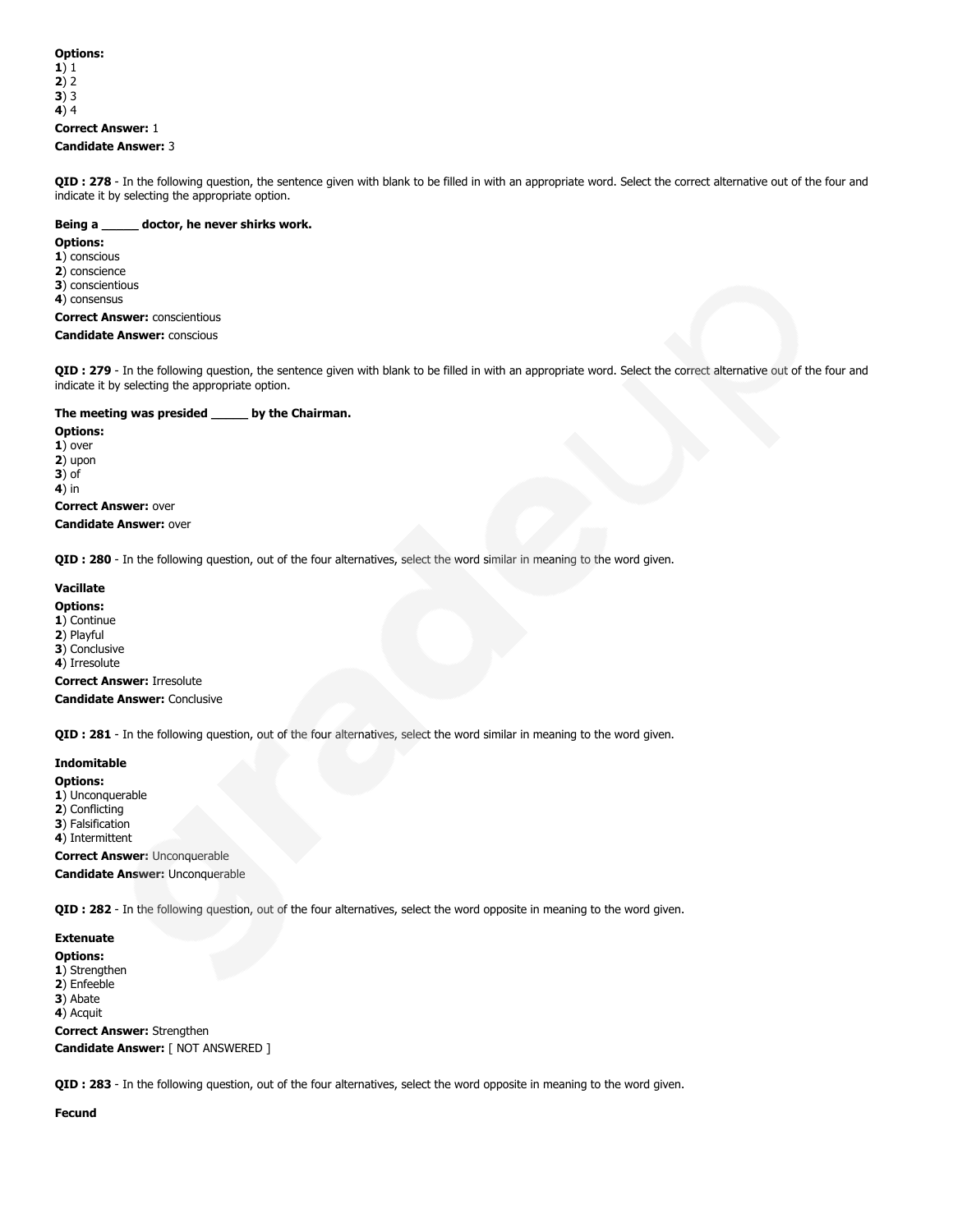1) Prolific

2) Sterile 3) Necessitate

4) Turmoil

Correct Answer: Sterile Candidate Answer: Necessitate

QID : 284 - In the following question, out of the four alternatives, select the alternative which best expresses the meaning of the idiom/Phrase.

#### The thin end of the wedge

#### Options:

1) In strict vigilance 2) Start of harmful development 3) Be aware of the trick 4) Not a worthy possession Correct Answer: Start of harmful development Candidate Answer: In strict vigilance

QID : 285 - In the following question, out of the four alternatives, select the alternative which best expresses the meaning of the idiom/Phrase.

## To accept the gauntlet

Options:

1) To accept challenge

2) To accept defeat

3) To accept what is written in fate

- 4) To be able to grasp the hidden meaning
- Correct Answer: To accept challenge

Candidate Answer: To be able to grasp the hidden meaning

QID : 286 - Improve the bracketed part of the sentence.

The (reason of) her outburst in the party is yet unknown.

#### Options:

1) reason for

- 2) reason to
- 3) reason on

4) No improvement

Correct Answer: reason for

Candidate Answer: reason for

QID : 287 - Improve the bracketed part of the sentence.

I left my job because I did not (agree to) the company's appraisal policies.

#### Options:

- 1) agree about
- 2) agree with
- 3) agree on
- 4) No improvement

Correct Answer: agree with

Candidate Answer: No improvement

QID : 288 - In the following question, out of the four alternatives, select the alternative which is the best substitute of the phrase.

## Speaking with a stammer or lisp

Options:

- 1) Melliloquent
- 2) Dentiloquent 3) Fatiloquent

4) Stuttering

Correct Answer: Stuttering Candidate Answer: Stuttering

QID : 289 - In the following question, out of the four alternatives, select the alternative which is the best substitute of the phrase.

Excessive desire to work Options: 1) Ergomania 2) Idolomania 3) Islomania 4) Ethnomania Correct Answer: Ergomania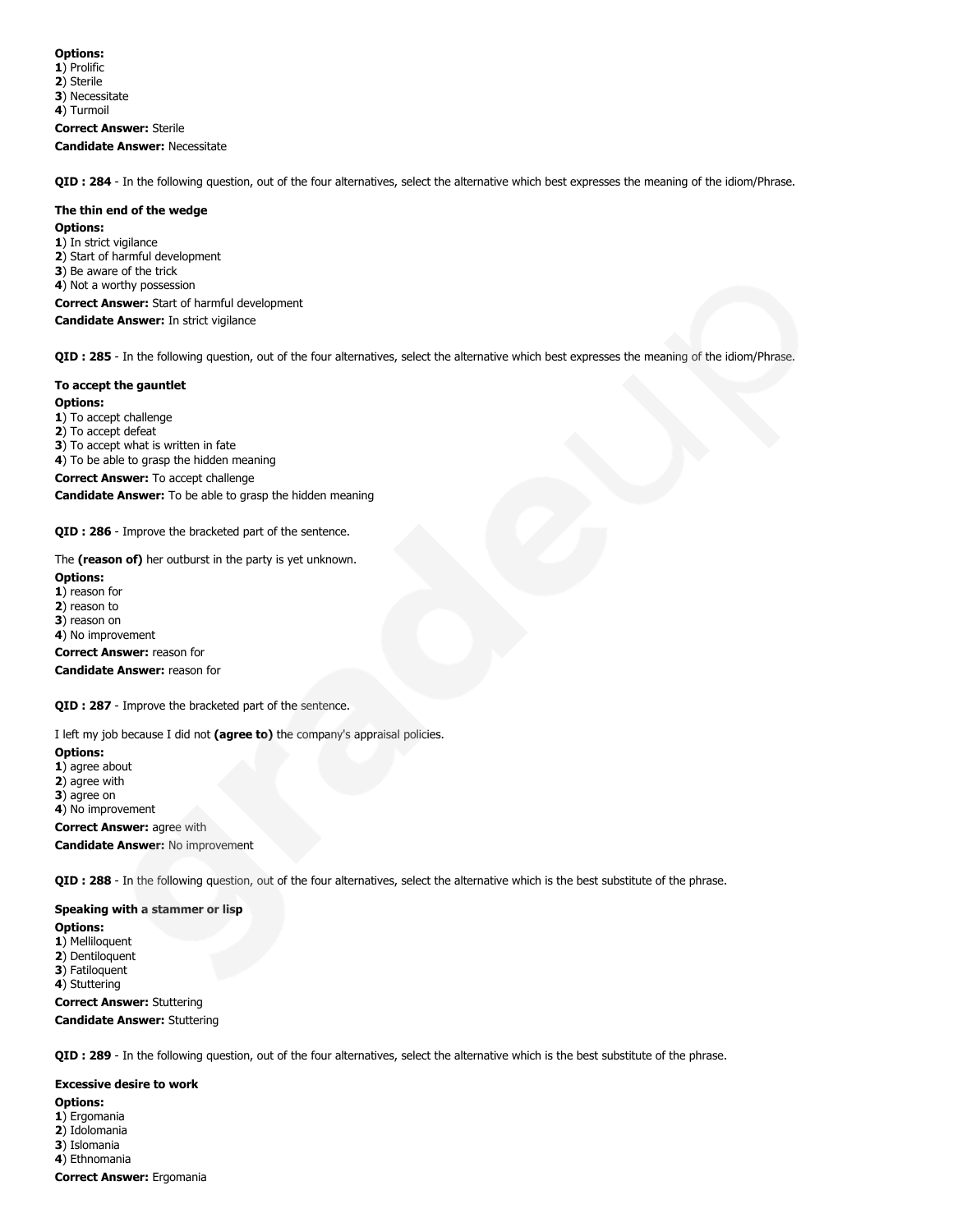QID : 290 - In the following question, four words are given out of which one word is incorrectly spelt. Find the incorrectly spelt word.

#### Options:

- 1) Pertinacious
- 2) Demarcation
- 3) Temperament
- 4) Sureptitious

Correct Answer: Sureptitious

#### Candidate Answer: Sureptitious

QID : 291 - In the following question, four words are given out of which one word is incorrectly spelt. Find the incorrectly spelt word.

#### Options:

- 1) Treachery
- 2) Refrendum
- 3) Suppression
- 4) Resemblance

Correct Answer: Refrendum

#### Candidate Answer: Treachery

QID : 292 - The question below consists of a set of labelled sentences. Out of the four options given, select the most logical order of the sentences to form a coherent paragraph.

P: While the Soviet Government bought grain and other foreign consumer goods to be sold in domestic markets at heavily subsidized rates, Russia rejected socialism.

Q: The oil industry was the prime target of a sweeping privatization drive launched after the break-up of the Soviet Union.

R: The Russian government has failed to do for its people even a fraction of what the Soviet Union, with twice the population, did with the revenue generated from oil.

S: However, not all Russian have been rolling in oil wealth.

## Options:

1) QSRP

2) PRQS

3) RQSP

4) RSPQ

#### Correct Answer: QSRP

Candidate Answer: [ NOT ANSWERED ]

QID : 293 - The question below consists of a set of labelled sentences. Out of the four options given, select the most logical order of the sentences to form a coherent paragraph.

P: The recent reduction in interest rates in the US and the injection of liquidity have resulted in investors seeking new avenues such as commodity markets, in view of the turbulence in financial markets and the low returns in treasuries.

Q: The relatively easy liquidity and low interest rates, by themselves, make holding of inventories attractive and thus induce volatility in commodity markets.

R: The financialisation of commodity trade and current extraordinary conditions in global financial markets could have influenced the spurt in prices.

S: The weakening of the US dollar is also advanced as a reason for the recent volatility in commodity markets, including food items.

## Options:

1) PROS

2) SPQR

3) QSPR

4) RPQS

## Correct Answer: RPQS

Candidate Answer: PRQS

QID : 294 - In the following question, a sentence has been given in Active/Passive voice. Out of four alternatives suggested, select the one which best expresses the same sentence in Passive/Active voice.

## I hope that I shall win this dance competition.

#### Options:

- 1) It is hoped that the dance competition will be won by me.
- 2) Winning the dance competition is hoped by me.
- 3) Dance competition winning is my hope.
- 4) The dance competition is hoped to be won.

Correct Answer: It is hoped that the dance competition will be won by me.

Candidate Answer: It is hoped that the dance competition will be won by me.

QID : 295 - In the following question, a sentence has been given in Direct/Indirect speech. Out of the four alternatives suggested, select the one which best expresses the same sentence in Indirect/Direct speech.

## He said, "Let it rain I have to go."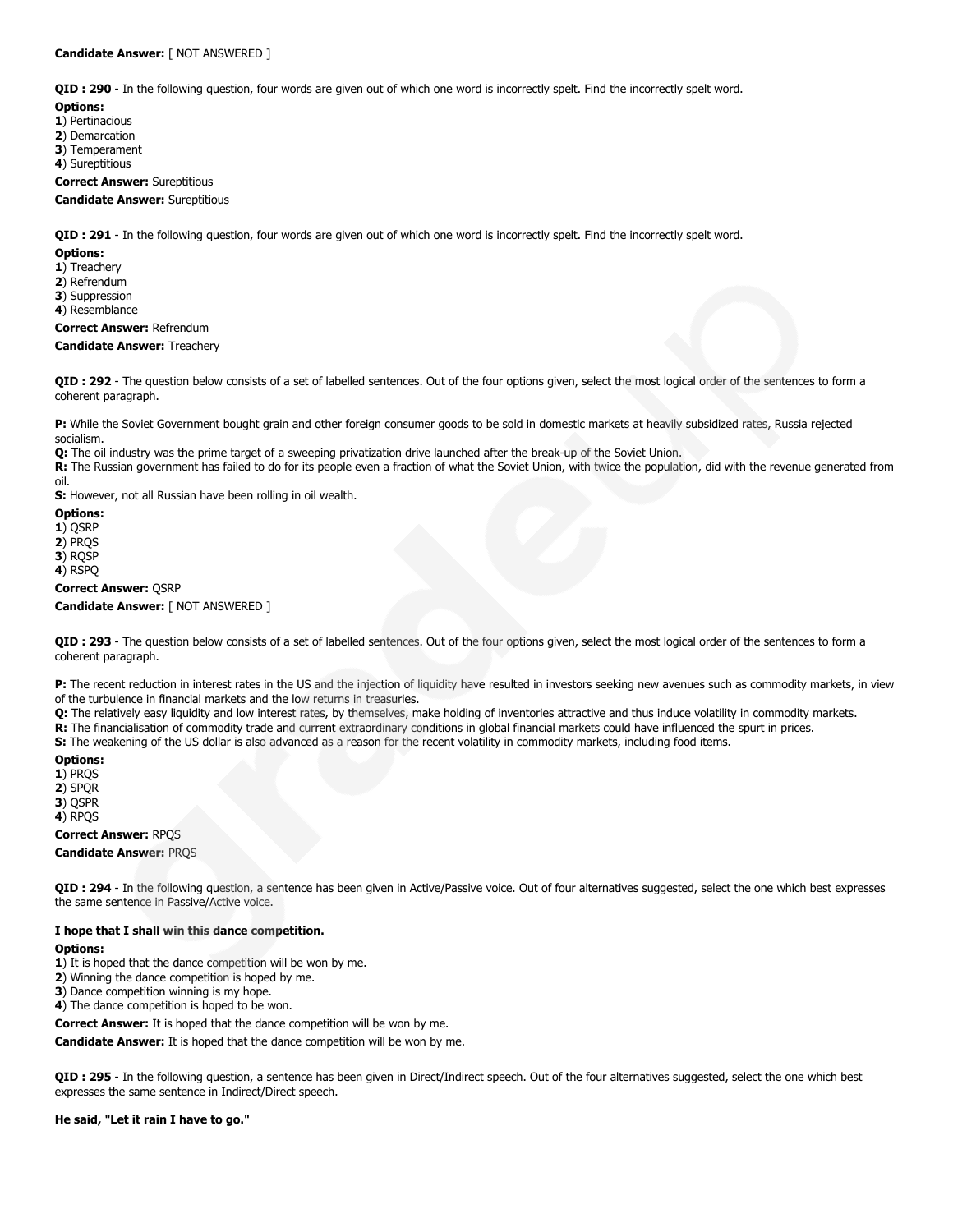- 1) He persisted that he did not care for the rain and he had to go.
- 2) He said that rain can't stop him to go out.
- 3) He exclaimed that let it rain but he will go.
- 4) He said that he can't go just because it is raining.

Correct Answer: He persisted that he did not care for the rain and he had to go.

Candidate Answer: He persisted that he did not care for the rain and he had to go.

QID : 296 - In the following passage some of the words have been left out. Read the passage carefully and select the correct answer for the given blank out of the four alternatives.

India's motto has been Vasudeva Kutumbakam or that the whole world is \_\_\_\_\_ community. There are a \_\_\_\_\_ of pillars upon which India's policy of living in peace with and \_\_\_\_\_ peace among nations of the world rests. Policies of non-alignment, peaceful co-existence, economic and cultural cooperation disarmament and peaceful \_\_\_\_\_ of nuclear energy, \_\_\_\_\_ of International disputes through negotiations and peaceful means are some of the salient features that give credence to India's commitment to world peace.

#### India's motto has been Vasudeva Kutumbakam or that the whole world is \_\_\_\_\_ community.

Options:

1) one 2) distinct

3) essential

4) significant

# Correct Answer: one

## Candidate Answer: one

QID : 297 - In the following passage some of the words have been left out. Read the passage carefully and select the correct answer for the given blank out of the four alternatives.

India's motto has been Vasudeva Kutumbakam or that the whole world is \_\_\_\_\_ community. There are a \_\_\_\_\_ of pillars upon which India's policy of living in peace with and \_\_\_\_\_ peace among nations of the world rests. Policies of non-alignment, peaceful co-existence, economic and cultural cooperation disarmament and peaceful \_\_\_\_\_ of nuclear energy, \_\_\_\_\_ of International disputes through negotiations and peaceful means are some of the salient features that give credence to India's commitment to world peace.

#### There are a \_\_\_\_\_ of pillars upon which India's policy

Options:

1) numerous

2) number

3) many

4) loop

Correct Answer: number

## Candidate Answer: [ NOT ANSWERED ]

QID : 298 - In the following passage some of the words have been left out. Read the passage carefully and select the correct answer for the given blank out of the four alternatives.

India's motto has been Vasudeva Kutumbakam or that the whole world is \_\_\_\_\_\_ community. There are a \_\_\_\_\_ of pillars upon which India's policy of living in peace with and \_\_\_\_\_ peace among nations of the world rests. Policies of non-alignment, peaceful co-existence, economic and cultural cooperation disarmament and peaceful \_\_\_\_\_ of nuclear energy, \_\_\_\_\_ of International disputes through negotiations and peaceful means are some of the salient features that give credence to India's commitment to world peace.

#### of living in peace with and \_\_\_\_\_ peace among nations of the world rests.

#### Options:

- 1) disturbing
- 2) allowing
- 3) generating
- 4) promoting

Correct Answer: promoting

## Candidate Answer: promoting

QID : 299 - In the following passage some of the words have been left out. Read the passage carefully and select the correct answer for the given blank out of the four alternatives.

India's motto has been Vasudeva Kutumbakam or that the whole world is community. There are a \_\_\_\_\_ of pillars upon which India's policy of living in peace with and \_\_\_\_\_ peace among nations of the world rests. Policies of non-alignment, peaceful co-existence, economic and cultural cooperation disarmament and peaceful \_\_\_\_\_ of nuclear energy, \_\_\_\_\_ of International disputes through negotiations and peaceful means are some of the salient features that give credence to India's commitment to world peace.

#### economic and cultural cooperation disarmament and peaceful \_\_\_\_\_ of nuclear energy

Options:

- 1) uses
- 2) disruption
- 3) sources
- 4) negotiation
- Correct Answer: uses